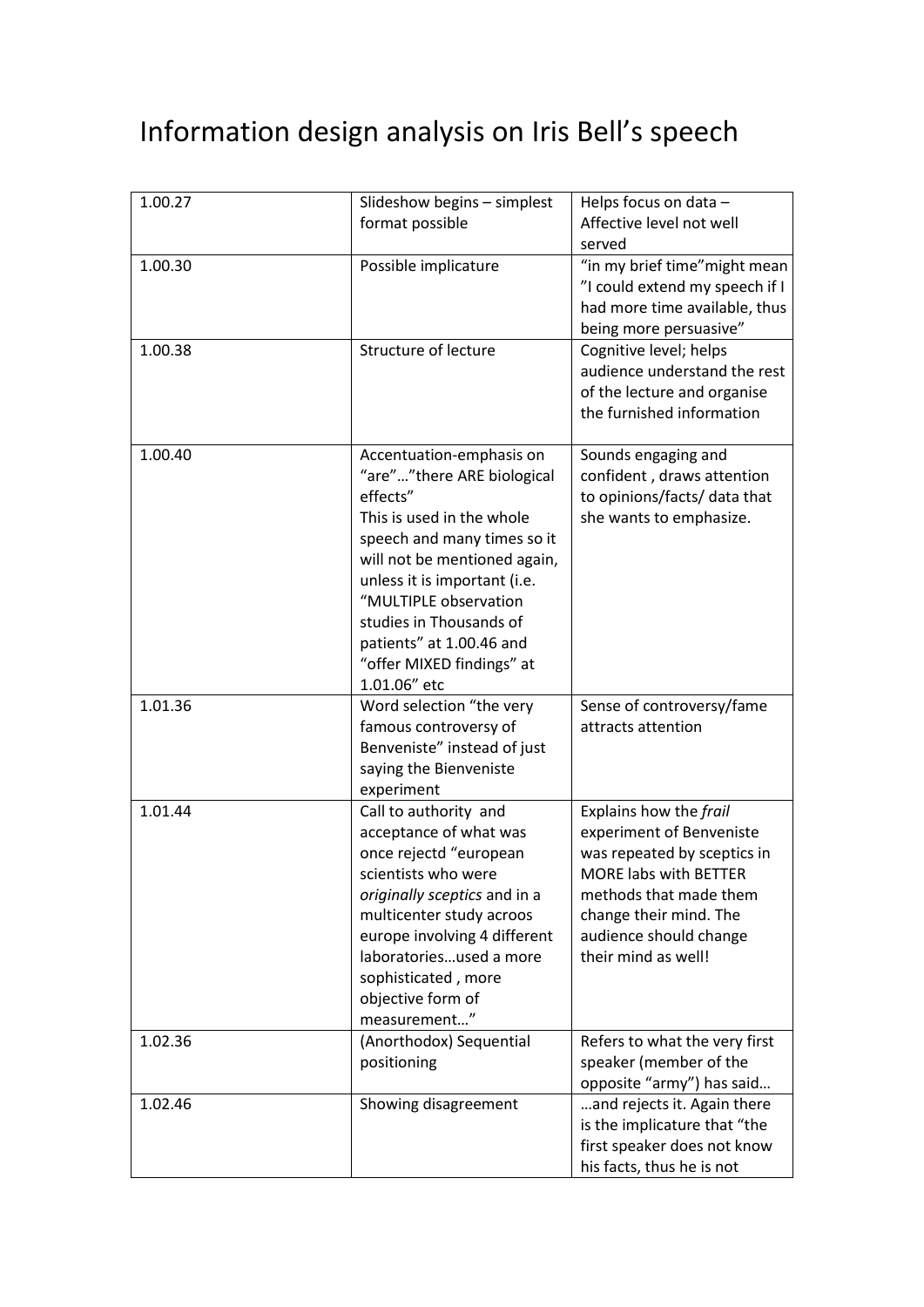|                 |                                                                                                            | credible or trustworthy".                                                                                                                                                                                                               |
|-----------------|------------------------------------------------------------------------------------------------------------|-----------------------------------------------------------------------------------------------------------------------------------------------------------------------------------------------------------------------------------------|
| 1.02.55         | Call to Authority "a well<br>recognised area in                                                            | Serves the previous<br>expressed disagremment                                                                                                                                                                                           |
|                 | toxicology"                                                                                                |                                                                                                                                                                                                                                         |
| 1.03.06         | <b>Emphasis and Adjacency</b><br>pairs "hormesis-even<br>ASPIRIN prepared this way<br>can have this effect | Explains the previously<br>mentioned paradoxical<br>effect of aspirin dilution. The<br>presentation of a PARADOX<br>attracts attention and<br>prepares the audience to<br>accept strange at first sight<br>facts.                       |
| 1.03.09         | Call to authority with the use<br>of slideshow (visualisation)                                             | Multiple papers are<br>simultaneously presented,<br>demonstrating the<br>"overwhelming" data                                                                                                                                            |
| 1.03.09-1.04.10 | Review                                                                                                     | A review of what has been<br>done in scientific studies<br>with animals (where no<br>placebo effect can be taken<br>into account) is shortly<br>presented (as a broad<br>spectrum mass of evidence)<br>to convince the listeners        |
| 1.04.05         | (contradicting) Shared sense                                                                               | All this data has been chosen<br>to be simply ignored by<br>those opposing homeopathy,<br>which strikes as something<br>against scientific "shared<br>sense" of evaluating all<br>possible data                                         |
| 1.04.20-1.05.28 | <b>Description-Narrative</b><br>(call to authority $@1.04.45$ )                                            | Description of experiment<br>and possible alternative<br>evaluation of results that<br>serve the goal of the speaker<br>and end with an impressive<br>constative statement "is<br>biologically active, but not<br>clinically effective" |
| 1.05.29-1.06.24 | Narrative                                                                                                  | Speaker explains what they<br>did in her own laboratory,<br>attracts attention and<br>prepares the audience to<br>accept the findings                                                                                                   |
| 1.06.24-1.06.40 | Visualisation of what she was<br>describing and presentation<br>of results                                 | The results are presented in<br>an easily understood manner<br>and seem conclusive and<br>impressive                                                                                                                                    |
| 1.06.41-1.07.16 | Call to authority                                                                                          |                                                                                                                                                                                                                                         |
| 1.07.16         | Sequential positioning and<br>acceptance                                                                   | Bonds the different<br>speeches, allows to proceed                                                                                                                                                                                      |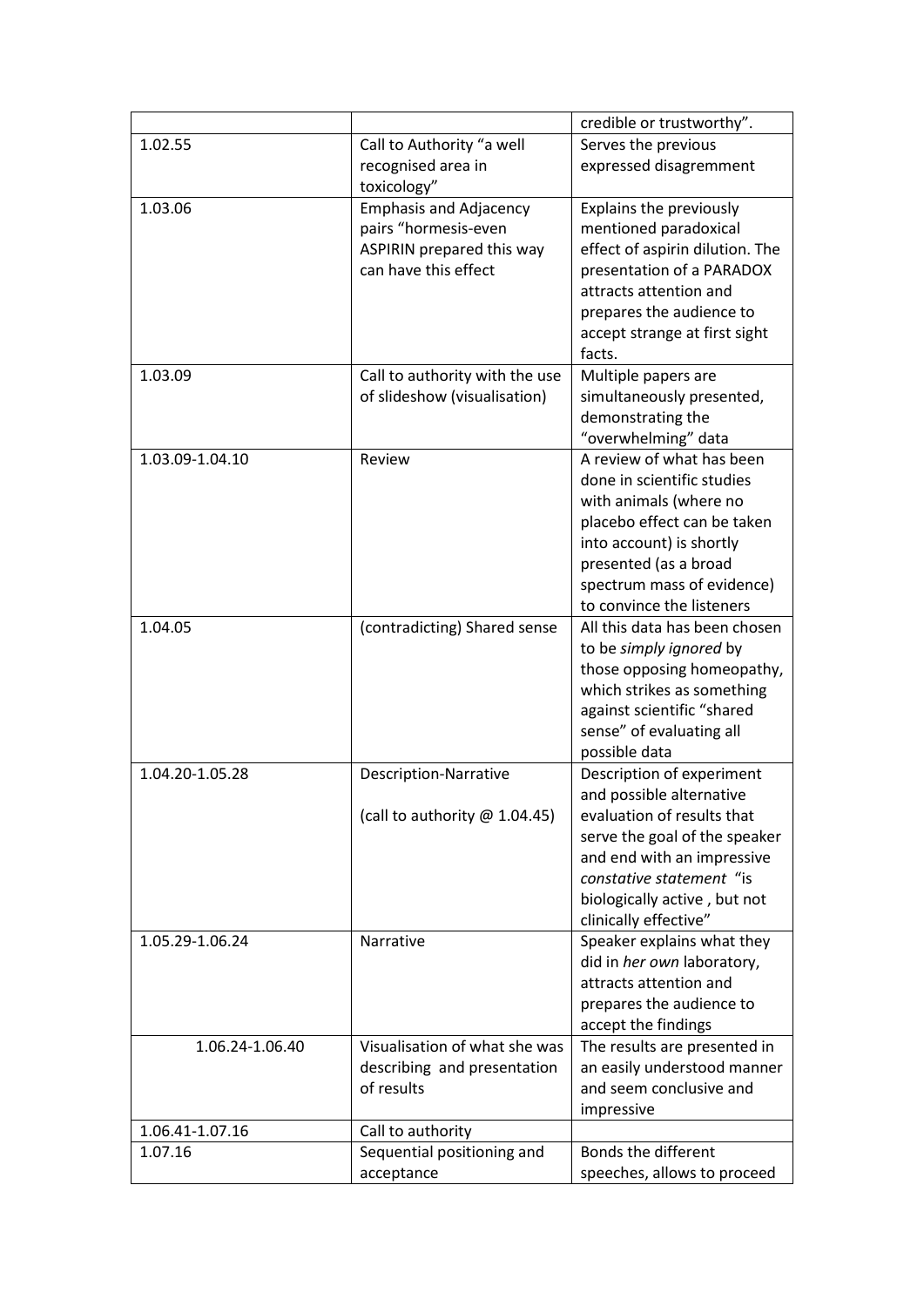|                 |                                  | to next topic                   |
|-----------------|----------------------------------|---------------------------------|
| 1.07.20         | Sequential focus                 | First the question, then the    |
|                 |                                  | answer. Helps understand        |
|                 |                                  | the change of topic and the     |
|                 |                                  | structure of the presentation   |
| 1.08.12-1.08.29 | Call to authority (NEJM)         | enhances the effect of the      |
|                 |                                  | previous said on                |
|                 |                                  | observational studies (which    |
|                 |                                  | sceptics usually reject-but     |
|                 |                                  | NEJM accepts!)                  |
| 1.08.30-1.09.20 | Call to authority                | Different studies are           |
|                 |                                  | presented to demonstrate        |
|                 |                                  | that the speaker has a strong   |
|                 |                                  | point. NOTE: every reference    |
|                 |                                  | to a certain study is a call to |
|                 |                                  | authority, therefore from       |
|                 |                                  | now on this will not be         |
|                 |                                  | mentioned in the discourse      |
|                 |                                  | analysis (as far as data from   |
|                 |                                  | studies are concerned)          |
| 1.09.21         | Sequential focus                 | Question-answer. Change of      |
|                 |                                  | topic-structure revealed        |
| 1.09.26         | Word selection                   | Attracts attention, makes the   |
|                 | "one of the more famous"         | audience wonder "why?"          |
|                 | "vigorously attacked"            |                                 |
| 1.09.57         | Word selection- implicature      | <b>Extreme thesis that</b>      |
|                 | "study declared that             | insinuates that the study was   |
|                 | homeopathy should be             | not objective                   |
|                 | thrown out of existence"         |                                 |
| 1.10.00         | Call to Authority "this          | Uses the expert opinion to      |
|                 | particular analysis has been     | express and justify             |
|                 | <b>HEAVILY criticised by</b>     | disagreement with this          |
|                 | <b>EXPERTS IN META-ANALYSIS"</b> | particular study that ends up   |
|                 |                                  | being considered falsified      |
|                 |                                  | (wrong methodology,             |
|                 |                                  | selective data, data hidden)    |
| 1.10.10-1.11.00 | Body language                    | The speaker uses strong (in     |
|                 |                                  | comparison with previous        |
|                 |                                  | calm gestures) body             |
|                 |                                  | language that support her       |
|                 |                                  | strong opposition to this       |
|                 |                                  | certain study                   |
| 1.11.42         | Sequential organisation          | Addressing the issues that      |
|                 | (external validity issues)       | were presented in               |
|                 |                                  | introduction (structure of      |
|                 |                                  | speech is maintained)           |
| 1.12.18         | Sequential positioning           | After call to authority, the    |
|                 |                                  | speaker goes back to the        |
|                 |                                  | study she diasgreed with in     |
|                 |                                  | order to further reduce its     |
|                 |                                  |                                 |
|                 |                                  | validity                        |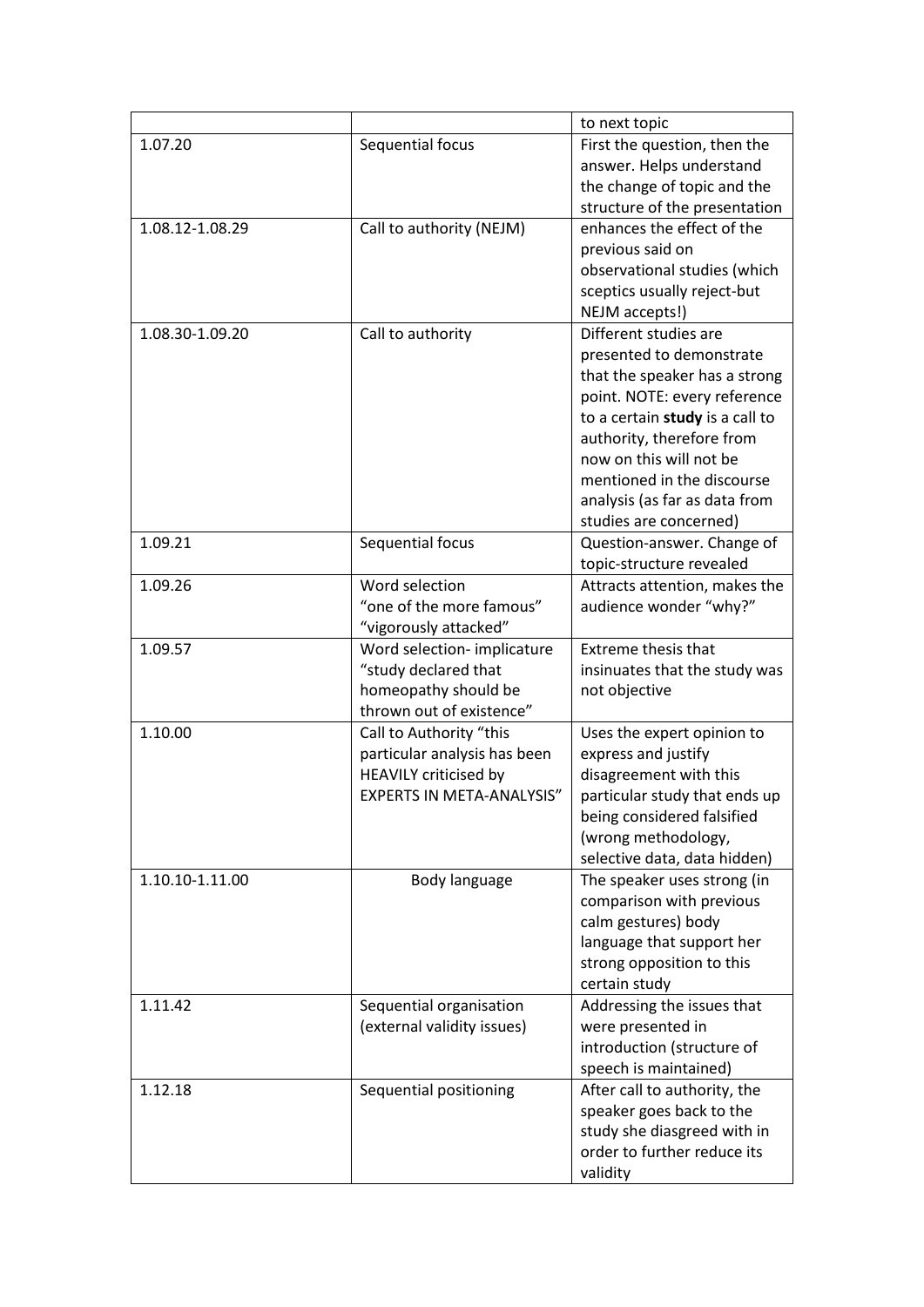| 1.12.28<br>General statements on<br>Pattern recognition is<br>homeopathic approach (both<br>included in homeopathic<br>constative and performative)<br>approach, don't take into<br>account this study that<br>ignores this main principle<br>1.12.36<br>Error in slideshow, text is<br>Disappointing!<br>hidden<br>1.12.40-1.13.32<br>Adjacent pairs<br>Classssical approach-<br>homeopathic approach<br>(systemic approach) which is<br>again used as an argument<br>that contradicts Dr Novella's<br>expressed opinions<br>1.14.09<br>Sequential positioning-listing<br>Proposition on outcomes<br>that should be studied, this<br>comes as an epilogue to the<br>previously analysed<br>contradiction of<br>conventional and<br>homeopathic approach (the<br>talk is oriented to the talk<br>that preceeded it and shifts<br>the gravity center to where<br>the speaker wants)<br>1.14.42-1.16.04<br>Narrative and<br>The speaker, after<br>mentioning what is<br>body language (1.15.27-<br>1.15.54)<br>important for her (see<br>previous point) is using once<br>more her body language<br>along with the description of<br>what happened during this<br>last experiment. Result: The<br>audience understands that<br>something important is<br>being said and is more open<br>to the "alternative"<br>methodology used for this<br>last study and understands<br>why the simple RCTs are not<br>sufficient to "reveal" the<br>efficacy of homeopathic<br>treatments.<br>Repetition of theme "non-<br>1.17.00<br>This is important for the<br>linear dynamic system"<br>explanation of results found<br>in many homeopathic |  |                            |
|------------------------------------------------------------------------------------------------------------------------------------------------------------------------------------------------------------------------------------------------------------------------------------------------------------------------------------------------------------------------------------------------------------------------------------------------------------------------------------------------------------------------------------------------------------------------------------------------------------------------------------------------------------------------------------------------------------------------------------------------------------------------------------------------------------------------------------------------------------------------------------------------------------------------------------------------------------------------------------------------------------------------------------------------------------------------------------------------------------------------------------------------------------------------------------------------------------------------------------------------------------------------------------------------------------------------------------------------------------------------------------------------------------------------------------------------------------------------------------------------------------------------------------------------------------------------------------------------------------------------------------|--|----------------------------|
|                                                                                                                                                                                                                                                                                                                                                                                                                                                                                                                                                                                                                                                                                                                                                                                                                                                                                                                                                                                                                                                                                                                                                                                                                                                                                                                                                                                                                                                                                                                                                                                                                                    |  |                            |
|                                                                                                                                                                                                                                                                                                                                                                                                                                                                                                                                                                                                                                                                                                                                                                                                                                                                                                                                                                                                                                                                                                                                                                                                                                                                                                                                                                                                                                                                                                                                                                                                                                    |  |                            |
|                                                                                                                                                                                                                                                                                                                                                                                                                                                                                                                                                                                                                                                                                                                                                                                                                                                                                                                                                                                                                                                                                                                                                                                                                                                                                                                                                                                                                                                                                                                                                                                                                                    |  |                            |
|                                                                                                                                                                                                                                                                                                                                                                                                                                                                                                                                                                                                                                                                                                                                                                                                                                                                                                                                                                                                                                                                                                                                                                                                                                                                                                                                                                                                                                                                                                                                                                                                                                    |  |                            |
|                                                                                                                                                                                                                                                                                                                                                                                                                                                                                                                                                                                                                                                                                                                                                                                                                                                                                                                                                                                                                                                                                                                                                                                                                                                                                                                                                                                                                                                                                                                                                                                                                                    |  |                            |
|                                                                                                                                                                                                                                                                                                                                                                                                                                                                                                                                                                                                                                                                                                                                                                                                                                                                                                                                                                                                                                                                                                                                                                                                                                                                                                                                                                                                                                                                                                                                                                                                                                    |  |                            |
|                                                                                                                                                                                                                                                                                                                                                                                                                                                                                                                                                                                                                                                                                                                                                                                                                                                                                                                                                                                                                                                                                                                                                                                                                                                                                                                                                                                                                                                                                                                                                                                                                                    |  |                            |
|                                                                                                                                                                                                                                                                                                                                                                                                                                                                                                                                                                                                                                                                                                                                                                                                                                                                                                                                                                                                                                                                                                                                                                                                                                                                                                                                                                                                                                                                                                                                                                                                                                    |  |                            |
|                                                                                                                                                                                                                                                                                                                                                                                                                                                                                                                                                                                                                                                                                                                                                                                                                                                                                                                                                                                                                                                                                                                                                                                                                                                                                                                                                                                                                                                                                                                                                                                                                                    |  |                            |
|                                                                                                                                                                                                                                                                                                                                                                                                                                                                                                                                                                                                                                                                                                                                                                                                                                                                                                                                                                                                                                                                                                                                                                                                                                                                                                                                                                                                                                                                                                                                                                                                                                    |  |                            |
|                                                                                                                                                                                                                                                                                                                                                                                                                                                                                                                                                                                                                                                                                                                                                                                                                                                                                                                                                                                                                                                                                                                                                                                                                                                                                                                                                                                                                                                                                                                                                                                                                                    |  |                            |
|                                                                                                                                                                                                                                                                                                                                                                                                                                                                                                                                                                                                                                                                                                                                                                                                                                                                                                                                                                                                                                                                                                                                                                                                                                                                                                                                                                                                                                                                                                                                                                                                                                    |  |                            |
|                                                                                                                                                                                                                                                                                                                                                                                                                                                                                                                                                                                                                                                                                                                                                                                                                                                                                                                                                                                                                                                                                                                                                                                                                                                                                                                                                                                                                                                                                                                                                                                                                                    |  |                            |
|                                                                                                                                                                                                                                                                                                                                                                                                                                                                                                                                                                                                                                                                                                                                                                                                                                                                                                                                                                                                                                                                                                                                                                                                                                                                                                                                                                                                                                                                                                                                                                                                                                    |  |                            |
|                                                                                                                                                                                                                                                                                                                                                                                                                                                                                                                                                                                                                                                                                                                                                                                                                                                                                                                                                                                                                                                                                                                                                                                                                                                                                                                                                                                                                                                                                                                                                                                                                                    |  |                            |
|                                                                                                                                                                                                                                                                                                                                                                                                                                                                                                                                                                                                                                                                                                                                                                                                                                                                                                                                                                                                                                                                                                                                                                                                                                                                                                                                                                                                                                                                                                                                                                                                                                    |  |                            |
|                                                                                                                                                                                                                                                                                                                                                                                                                                                                                                                                                                                                                                                                                                                                                                                                                                                                                                                                                                                                                                                                                                                                                                                                                                                                                                                                                                                                                                                                                                                                                                                                                                    |  |                            |
|                                                                                                                                                                                                                                                                                                                                                                                                                                                                                                                                                                                                                                                                                                                                                                                                                                                                                                                                                                                                                                                                                                                                                                                                                                                                                                                                                                                                                                                                                                                                                                                                                                    |  |                            |
|                                                                                                                                                                                                                                                                                                                                                                                                                                                                                                                                                                                                                                                                                                                                                                                                                                                                                                                                                                                                                                                                                                                                                                                                                                                                                                                                                                                                                                                                                                                                                                                                                                    |  |                            |
|                                                                                                                                                                                                                                                                                                                                                                                                                                                                                                                                                                                                                                                                                                                                                                                                                                                                                                                                                                                                                                                                                                                                                                                                                                                                                                                                                                                                                                                                                                                                                                                                                                    |  |                            |
|                                                                                                                                                                                                                                                                                                                                                                                                                                                                                                                                                                                                                                                                                                                                                                                                                                                                                                                                                                                                                                                                                                                                                                                                                                                                                                                                                                                                                                                                                                                                                                                                                                    |  |                            |
|                                                                                                                                                                                                                                                                                                                                                                                                                                                                                                                                                                                                                                                                                                                                                                                                                                                                                                                                                                                                                                                                                                                                                                                                                                                                                                                                                                                                                                                                                                                                                                                                                                    |  |                            |
|                                                                                                                                                                                                                                                                                                                                                                                                                                                                                                                                                                                                                                                                                                                                                                                                                                                                                                                                                                                                                                                                                                                                                                                                                                                                                                                                                                                                                                                                                                                                                                                                                                    |  |                            |
|                                                                                                                                                                                                                                                                                                                                                                                                                                                                                                                                                                                                                                                                                                                                                                                                                                                                                                                                                                                                                                                                                                                                                                                                                                                                                                                                                                                                                                                                                                                                                                                                                                    |  |                            |
|                                                                                                                                                                                                                                                                                                                                                                                                                                                                                                                                                                                                                                                                                                                                                                                                                                                                                                                                                                                                                                                                                                                                                                                                                                                                                                                                                                                                                                                                                                                                                                                                                                    |  |                            |
|                                                                                                                                                                                                                                                                                                                                                                                                                                                                                                                                                                                                                                                                                                                                                                                                                                                                                                                                                                                                                                                                                                                                                                                                                                                                                                                                                                                                                                                                                                                                                                                                                                    |  |                            |
|                                                                                                                                                                                                                                                                                                                                                                                                                                                                                                                                                                                                                                                                                                                                                                                                                                                                                                                                                                                                                                                                                                                                                                                                                                                                                                                                                                                                                                                                                                                                                                                                                                    |  |                            |
|                                                                                                                                                                                                                                                                                                                                                                                                                                                                                                                                                                                                                                                                                                                                                                                                                                                                                                                                                                                                                                                                                                                                                                                                                                                                                                                                                                                                                                                                                                                                                                                                                                    |  |                            |
|                                                                                                                                                                                                                                                                                                                                                                                                                                                                                                                                                                                                                                                                                                                                                                                                                                                                                                                                                                                                                                                                                                                                                                                                                                                                                                                                                                                                                                                                                                                                                                                                                                    |  |                            |
|                                                                                                                                                                                                                                                                                                                                                                                                                                                                                                                                                                                                                                                                                                                                                                                                                                                                                                                                                                                                                                                                                                                                                                                                                                                                                                                                                                                                                                                                                                                                                                                                                                    |  |                            |
|                                                                                                                                                                                                                                                                                                                                                                                                                                                                                                                                                                                                                                                                                                                                                                                                                                                                                                                                                                                                                                                                                                                                                                                                                                                                                                                                                                                                                                                                                                                                                                                                                                    |  |                            |
|                                                                                                                                                                                                                                                                                                                                                                                                                                                                                                                                                                                                                                                                                                                                                                                                                                                                                                                                                                                                                                                                                                                                                                                                                                                                                                                                                                                                                                                                                                                                                                                                                                    |  |                            |
|                                                                                                                                                                                                                                                                                                                                                                                                                                                                                                                                                                                                                                                                                                                                                                                                                                                                                                                                                                                                                                                                                                                                                                                                                                                                                                                                                                                                                                                                                                                                                                                                                                    |  |                            |
|                                                                                                                                                                                                                                                                                                                                                                                                                                                                                                                                                                                                                                                                                                                                                                                                                                                                                                                                                                                                                                                                                                                                                                                                                                                                                                                                                                                                                                                                                                                                                                                                                                    |  |                            |
|                                                                                                                                                                                                                                                                                                                                                                                                                                                                                                                                                                                                                                                                                                                                                                                                                                                                                                                                                                                                                                                                                                                                                                                                                                                                                                                                                                                                                                                                                                                                                                                                                                    |  |                            |
|                                                                                                                                                                                                                                                                                                                                                                                                                                                                                                                                                                                                                                                                                                                                                                                                                                                                                                                                                                                                                                                                                                                                                                                                                                                                                                                                                                                                                                                                                                                                                                                                                                    |  |                            |
|                                                                                                                                                                                                                                                                                                                                                                                                                                                                                                                                                                                                                                                                                                                                                                                                                                                                                                                                                                                                                                                                                                                                                                                                                                                                                                                                                                                                                                                                                                                                                                                                                                    |  |                            |
|                                                                                                                                                                                                                                                                                                                                                                                                                                                                                                                                                                                                                                                                                                                                                                                                                                                                                                                                                                                                                                                                                                                                                                                                                                                                                                                                                                                                                                                                                                                                                                                                                                    |  |                            |
|                                                                                                                                                                                                                                                                                                                                                                                                                                                                                                                                                                                                                                                                                                                                                                                                                                                                                                                                                                                                                                                                                                                                                                                                                                                                                                                                                                                                                                                                                                                                                                                                                                    |  |                            |
|                                                                                                                                                                                                                                                                                                                                                                                                                                                                                                                                                                                                                                                                                                                                                                                                                                                                                                                                                                                                                                                                                                                                                                                                                                                                                                                                                                                                                                                                                                                                                                                                                                    |  |                            |
|                                                                                                                                                                                                                                                                                                                                                                                                                                                                                                                                                                                                                                                                                                                                                                                                                                                                                                                                                                                                                                                                                                                                                                                                                                                                                                                                                                                                                                                                                                                                                                                                                                    |  |                            |
|                                                                                                                                                                                                                                                                                                                                                                                                                                                                                                                                                                                                                                                                                                                                                                                                                                                                                                                                                                                                                                                                                                                                                                                                                                                                                                                                                                                                                                                                                                                                                                                                                                    |  |                            |
|                                                                                                                                                                                                                                                                                                                                                                                                                                                                                                                                                                                                                                                                                                                                                                                                                                                                                                                                                                                                                                                                                                                                                                                                                                                                                                                                                                                                                                                                                                                                                                                                                                    |  |                            |
| studies, results that are not                                                                                                                                                                                                                                                                                                                                                                                                                                                                                                                                                                                                                                                                                                                                                                                                                                                                                                                                                                                                                                                                                                                                                                                                                                                                                                                                                                                                                                                                                                                                                                                                      |  |                            |
| evaluated correctly by                                                                                                                                                                                                                                                                                                                                                                                                                                                                                                                                                                                                                                                                                                                                                                                                                                                                                                                                                                                                                                                                                                                                                                                                                                                                                                                                                                                                                                                                                                                                                                                                             |  |                            |
| conventional medicine. The                                                                                                                                                                                                                                                                                                                                                                                                                                                                                                                                                                                                                                                                                                                                                                                                                                                                                                                                                                                                                                                                                                                                                                                                                                                                                                                                                                                                                                                                                                                                                                                                         |  |                            |
|                                                                                                                                                                                                                                                                                                                                                                                                                                                                                                                                                                                                                                                                                                                                                                                                                                                                                                                                                                                                                                                                                                                                                                                                                                                                                                                                                                                                                                                                                                                                                                                                                                    |  |                            |
|                                                                                                                                                                                                                                                                                                                                                                                                                                                                                                                                                                                                                                                                                                                                                                                                                                                                                                                                                                                                                                                                                                                                                                                                                                                                                                                                                                                                                                                                                                                                                                                                                                    |  |                            |
|                                                                                                                                                                                                                                                                                                                                                                                                                                                                                                                                                                                                                                                                                                                                                                                                                                                                                                                                                                                                                                                                                                                                                                                                                                                                                                                                                                                                                                                                                                                                                                                                                                    |  | audience is more likely to |
|                                                                                                                                                                                                                                                                                                                                                                                                                                                                                                                                                                                                                                                                                                                                                                                                                                                                                                                                                                                                                                                                                                                                                                                                                                                                                                                                                                                                                                                                                                                                                                                                                                    |  | understand this model      |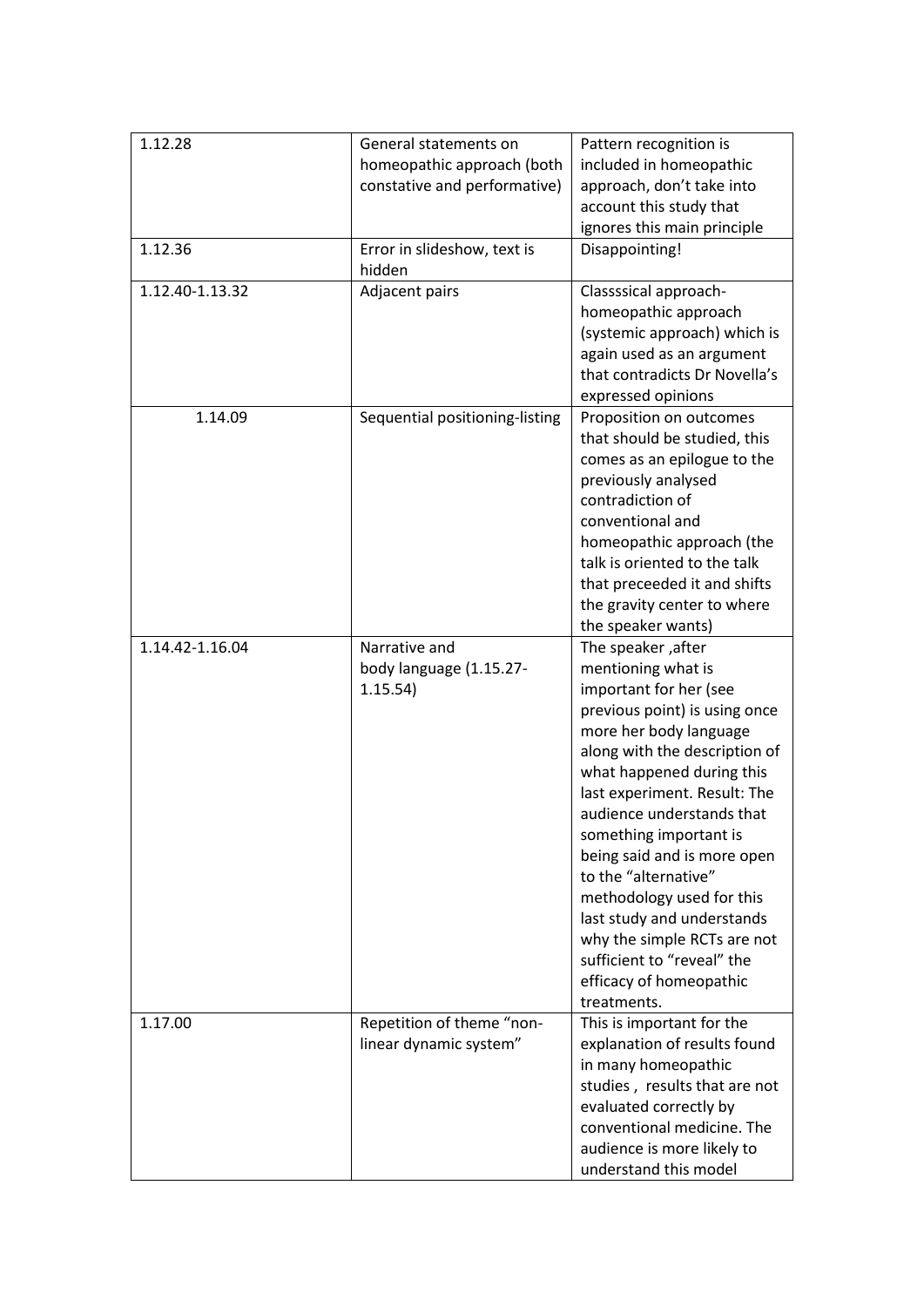|                        |                                                                                                                                                            | through repetition in<br>different<br>experiments/occasions                                                                                                                                                                                                                                                                        |
|------------------------|------------------------------------------------------------------------------------------------------------------------------------------------------------|------------------------------------------------------------------------------------------------------------------------------------------------------------------------------------------------------------------------------------------------------------------------------------------------------------------------------------|
| 1.17.27                | Conclusion: structure of<br>speech repeated                                                                                                                | Important for Cognitive level<br>(understanding of data)                                                                                                                                                                                                                                                                           |
| <b>EXTRA COMMENTS:</b> |                                                                                                                                                            |                                                                                                                                                                                                                                                                                                                                    |
| Response to question1  | Question tries to lure Dr Bell<br>into saying that all the others<br>(including Lancet editors) are<br>biased, which would make<br>her look biased as well | She avoids this pit, by<br>pointing out that RCTs<br>studies are designed for<br>classical pharmaceutical<br>agents and this does not<br>apply to homeopathy (this<br>information had not been<br>mentioned before, so she<br>adds something new to the<br>discussion and doesn't look<br>as if she is just avoiding<br>answering. |
| Response to question 2 | "parallel worlds"                                                                                                                                          | Dr Bells accepts the current<br>standards but points out that<br>they need to be enriched<br>with methodologies closer to<br>the philosophy of<br>homeopathy (acceptance<br>and enrichment is the way to<br>go!)                                                                                                                   |

In conclusion I would say that the speaker is using a variety of techniques in order to achieve her goals. One of her strongest weapons is the extended literature that she uses including different kinds of studies/experiments and published articles in well respected medical journals. All these are tightly put on a frame/structure that she has presented right from the beginning and to which she remains faithful, allowing the listener to follow her easily. She doesn't loose the opporunity to connect her speech with the ones that have preceeded it, either by joining forces or by clashing heads, always supporting her opinion with the appropriate bibliography and train of thought. The poor aesthetically presented slideshow and the sometimes monotone voice/body language might seem boring to some, but I consider them appropriate for an academic speech. And beneath this calm presentation, we can always distinguish the sparks (and implicatures) when they appear.

INFORMATION ON SPEAKER (data collected form her personal site and biomedexperts.com):

**Iris Bell**, MD, PhD, is a psychiatrist, university professor, and has been a researcher in areas related to complementary and alternative medicine for 30 years. She was chosen as one of the Best Doctors in the Pacific region of the US in 1996 and in the US in 1998.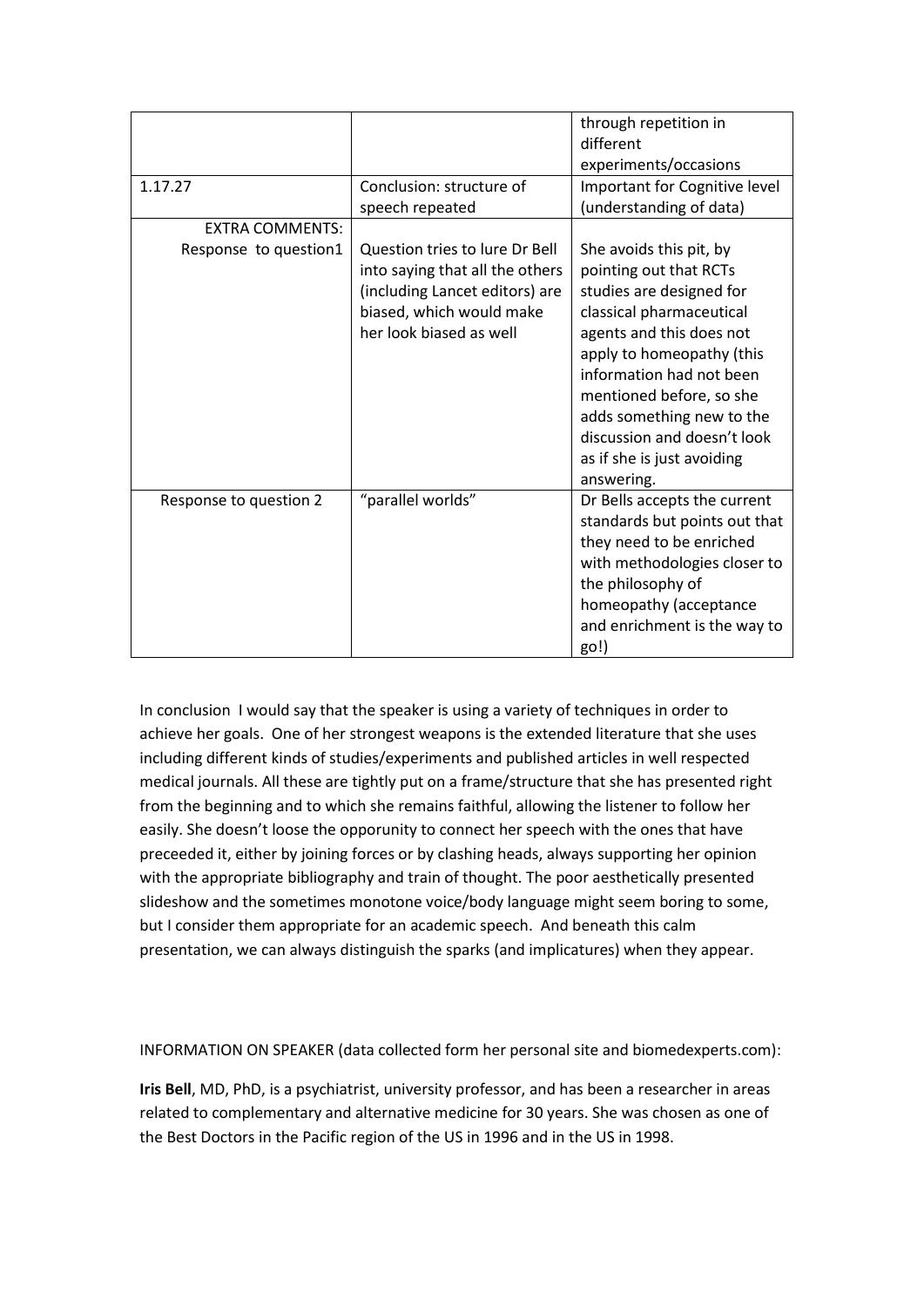Dr. Bell has served on the faculties at Harvard Medical School, University of California San Francisco, and the University of Arizona. She graduated magna cum laude in biology from Harvard University and then received her PhD in Neuro- and Biobehavioral Sciences and MD from Stanford University. Her psychiatry internship and residency were at the University of California–San Francisco, and she is Board certified in Psychiatry with Added Qualification in Geriatric Psychiatry. She is licensed to practice conventional medicine in Arizona and California. She is also nationally certified in biofeedback, a fellow of the American College of Nutrition, and a licensed physician in homeopathy/alternative medicine in Arizona.

She has published scores of papers and book chapters on her clinical research in addition to a monograph on environmental illness.

The following list includes the papers published by Dr. Bell in chronological order:

| Exploring measures of whole person wellness: integrative well-being and<br>psychological flourishing.<br>Explore (New York, N.Y.) 2010;6(6):364-70.<br>AZ. | 1. | 2010: Menk Otto Laurie; Howerter Amy; Bell Iris R; Jackson Nicholas             |
|------------------------------------------------------------------------------------------------------------------------------------------------------------|----|---------------------------------------------------------------------------------|
|                                                                                                                                                            |    |                                                                                 |
|                                                                                                                                                            |    |                                                                                 |
|                                                                                                                                                            |    |                                                                                 |
|                                                                                                                                                            |    | Department of Family and Community Medicine, The University of Arizona, Tucson, |
|                                                                                                                                                            |    |                                                                                 |

2. **2010**: Brooks Audrey J; Bell Iris R; Howerter Amy; Jackson Nicholas; Aickin Mikel **[Effects of homeopathic medicines on mood of adults with histories of coffee](http://www.biomedexperts.com/Experts/Abstract.aspx?pid=20980764)[related insomnia.](http://www.biomedexperts.com/Experts/Abstract.aspx?pid=20980764)**

Forschende Komplementärmedizin (2006) 2010;17(5):250-7. Department of Psychology, the University of Arizona, Tucson, AZ 85721, USA. brooksaj@email.arizona.edu

3. **2008**: Novella Steven; Roy Rustum; Marcus Donald; Bell Iris R; Davidovitch Nadav; Saine Andre

**[A debate: homeopathy--quackery or a key to the future of medicine?](http://www.biomedexperts.com/Experts/Abstract.aspx?pid=18199017)** Journal of alternative and complementary medicine (New York, N.Y.) 2008;14(1):9- 15.

Yale University, New Haven, CT, USA.

4. **2007**: Koithan Mary; Verhoef Marja; Bell Iris R; White Margaret; Mulkins Andrea; Ritenbaugh Cheryl

```
The process of whole person healing: "unstuckness" and beyond.
```
Journal of alternative and complementary medicine (New York, N.Y.) 2007;13(6):659-68. Department of Medicine (Program in Integrative Medicine), The University of Arizona, Arizona Health Sciences Center, Tucson, AZ, USA.

mkoithan@nursing.arizona.edu

5. **2007**: Bell Iris R

**[Adjunctive care with nutritional, herbal, and homeopathic complementary and](http://www.biomedexperts.com/Experts/Abstract.aspx?pid=17698456)  [alternative medicine modalities in stroke treatment and rehabilitation.](http://www.biomedexperts.com/Experts/Abstract.aspx?pid=17698456)**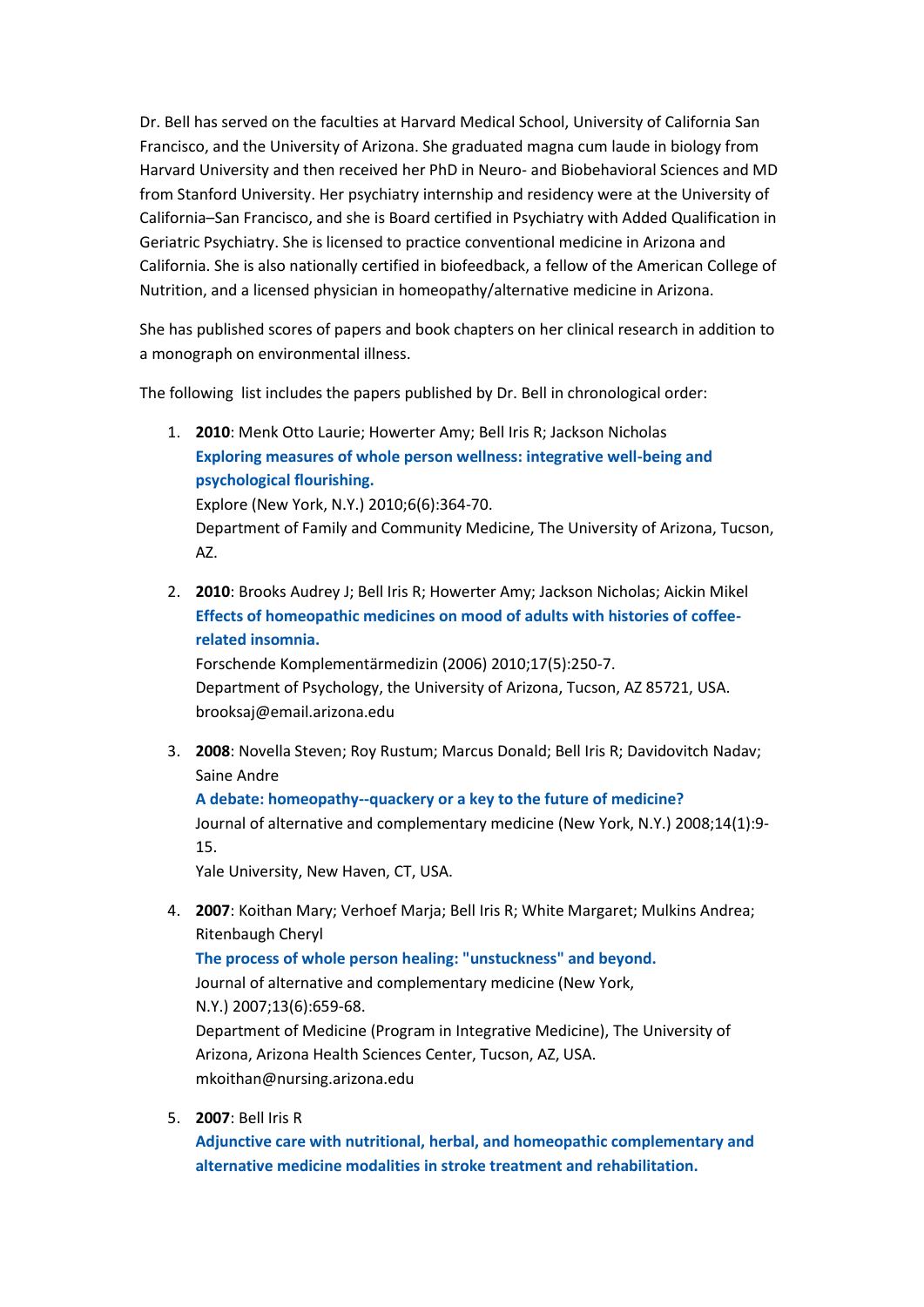Topics in stroke rehabilitation 2007;14(4):30-9. Department of Family and Community Medicine, The University of Arizona College of Medicine, Tucson, Arizona, USA.

- 6. **2007**: Rao Manju Lata; Roy Rustum; Bell Iris R; Hoover Richard **[The defining role of structure \(including epitaxy\) in the plausibility of homeopathy.](http://www.biomedexperts.com/Experts/Abstract.aspx?pid=17678814)** Homeopathy : the journal of the Faculty of Homeopathy 2007;96(3):175-82. The Materials Research Institute, The Pennsylvania State University, University Park, PA 16802, USA. mur21@psu.edu
- 7. **2007**: Koithan Mary; Bell Iris R; Caspi Opher; Ferro Lynn; Brown Victoria **[Patients' experiences and perceptions of a consultative model integrative](http://www.biomedexperts.com/Experts/Abstract.aspx?pid=17548796)  [medicine clinic: a qualitative study.](http://www.biomedexperts.com/Experts/Abstract.aspx?pid=17548796)** Integrative cancer therapies 2007;6(2):174-84. Department of Medicine (Program in Integrative Medicine) at The University of Arizona Health Sciences Center, Tucson, AZ 85724-5153, USA. mkoithan@nursing.arizona.edu
- 8. **2007**: Baldwin Ann L; Bell Iris R **[Effect of noise on microvascular integrity in laboratory rats.](http://www.biomedexperts.com/Experts/Abstract.aspx?pid=17203918)** Journal of the American Association for Laboratory Animal Science : JAALAS 2007;46(1):58-65. Department of Physiology, University of Arizona, Tucson, AZ, USA. abaldwin@u.arizona.edu
- 9. **2007**: Baldwin Carol M; Bell Iris R; Giuliano Anna; Mays Mary Z; Arambula Pete; Alexandrov Andrei

**[Differences in Mexican American and Non-Hispanic White veterans' homocysteine](http://www.biomedexperts.com/Experts/Abstract.aspx?pid=17760796)  [levels.](http://www.biomedexperts.com/Experts/Abstract.aspx?pid=17760796)**

Journal of nursing scholarship : an official publication of Sigma Theta Tau International Honor Society of Nursing / Sigma Theta Tau 2007;39(3):235-42. Arizona State University College of Nursing & Healthcare Innovation, Southwest Borderlands, AZ 85004-0698, USA. carol.baldwin@asu.edu

10. **2006**: Bell Iris R; Koithan Mary

**[Models for the study of whole systems.](http://www.biomedexperts.com/Experts/Abstract.aspx?pid=17101758)** Integrative cancer therapies 2006;5(4):293-307. Department of Family, Program in Integrative Medicine, University of Arizona College of Medicine, Tucson, AZ 85719, USA. ibell@u.arizona.edu

11. **2006**: Elder Charles; Aickin Mikel; Bell Iris R; Fønnebø Vinjar; Lewith George T; Ritenbaugh Cheryl; Verhoef Marja **[Methodological challenges in whole systems research.](http://www.biomedexperts.com/Experts/Abstract.aspx?pid=17109574)** Journal of alternative and complementary medicine (New York, N.Y.) 2006;12(9):843-50. Kaiser Permanente Center for Health Research, Portland, OR, USA.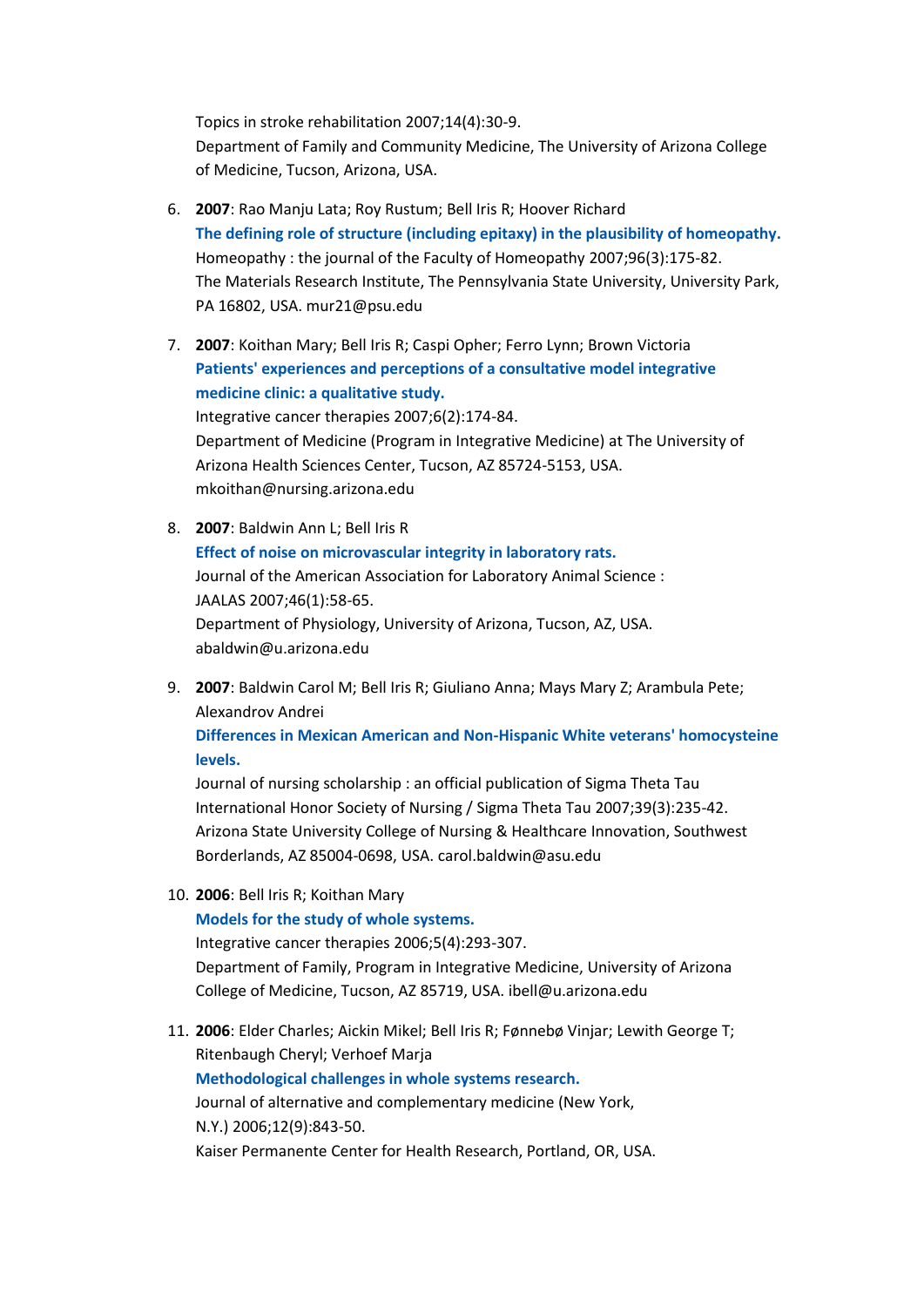12. **2005**: Bell Iris R; Brooks Audrey J; Baldwin Carol M; Fernandez Mercedes; Figueredo Aurelio J; Witten Mark L

**[JP-8 jet fuel exposure and divided attention test performance in 1991 Gulf War](http://www.biomedexperts.com/Experts/Abstract.aspx?pid=16385767)  [veterans.](http://www.biomedexperts.com/Experts/Abstract.aspx?pid=16385767)**

Aviation, space, and environmental medicine 2005;76(12):1136-44. Research Service, Southern Arizona VA Health Care System, USA. ibell@u.arizona.edu

13. **2005**: Bell Iris R

**[All evidence is equal, but some evidence is more equal than others: can logic](http://www.biomedexperts.com/Experts/Abstract.aspx?pid=16296897)  [prevail over emotion in the homeopathy debate?](http://www.biomedexperts.com/Experts/Abstract.aspx?pid=16296897)**

Journal of alternative and complementary medicine (New York, N.Y.) 2005;11(5):763-9.

14. **2005**: Baldwin Carol M; Bell Iris R; Guerra Stefano; Quan Stuart F **[Obstructive sleep apnea and ischemic heart disease in southwestern US veterans:](http://www.biomedexperts.com/Experts/Abstract.aspx?pid=16091955)  [implications for clinical practice.](http://www.biomedexperts.com/Experts/Abstract.aspx?pid=16091955)**

Sleep & breathing = Schlaf & Atmung 2005;9(3):111-8. College of Nursing, Arizona State University, Southwest Borderlands Initiative, Tempe, AZ, 85287-2602, USA. carol.baldwin@asu.edu

15. **2005**: Bell Iris R

**[Diet and nutrition in Alzheimer's disease and other dementias of late life.](http://www.biomedexperts.com/Experts/Abstract.aspx?pid=16781553)** Explore (New York, N.Y.) 2005;1(4):299-301. Program in Integrative Medicine, The University of Arizona College of Medicine, Tucson, AZ, USA.

16. **2005**: Bell Iris R

**[Depression research in homeopathy: hopeless or hopeful?](http://www.biomedexperts.com/Experts/Abstract.aspx?pid=16060199)** Homeopathy : the journal of the Faculty of Homeopathy 2005;94(3):141-4.

- 17. **2004**: Bell Iris R; Lewis Daniel A; Lewis Sabrina E; Schwartz Gary E; Brooks Audrey J; Scott Anne; Baldwin Carol M **[EEG alpha sensitization in individualized homeopathic treatment of fibromyalgia.](http://www.biomedexperts.com/Experts/Abstract.aspx?pid=15370183)** The International journal of neuroscience 2004;114(9):1195-220. Program in Integrative Medicine, Department of Psychiatry, The Mel and Enid Zuckerman Arizona College of Public Health, University of Arizona, Tucson, Arizona, USA. ibell@u.arizona.edu
- 18. **2004**: Caspi Opher; Bell Iris R

**[One size does not fit all: aptitude chi treatment interaction \(ATI\) as a conceptual](http://www.biomedexperts.com/Experts/Abstract.aspx?pid=15353030)  [framework for complementary and alternative medicine outcome research. Part II-](http://www.biomedexperts.com/Experts/Abstract.aspx?pid=15353030) [-research designs and their applications.](http://www.biomedexperts.com/Experts/Abstract.aspx?pid=15353030)**

Journal of alternative and complementary medicine (New York, N.Y.) 2004;10(4):698-705. Program in Integrative Medicine, University of Arizona, Tucson, AZ, USA. ocaspi@ahsc.arizona.edu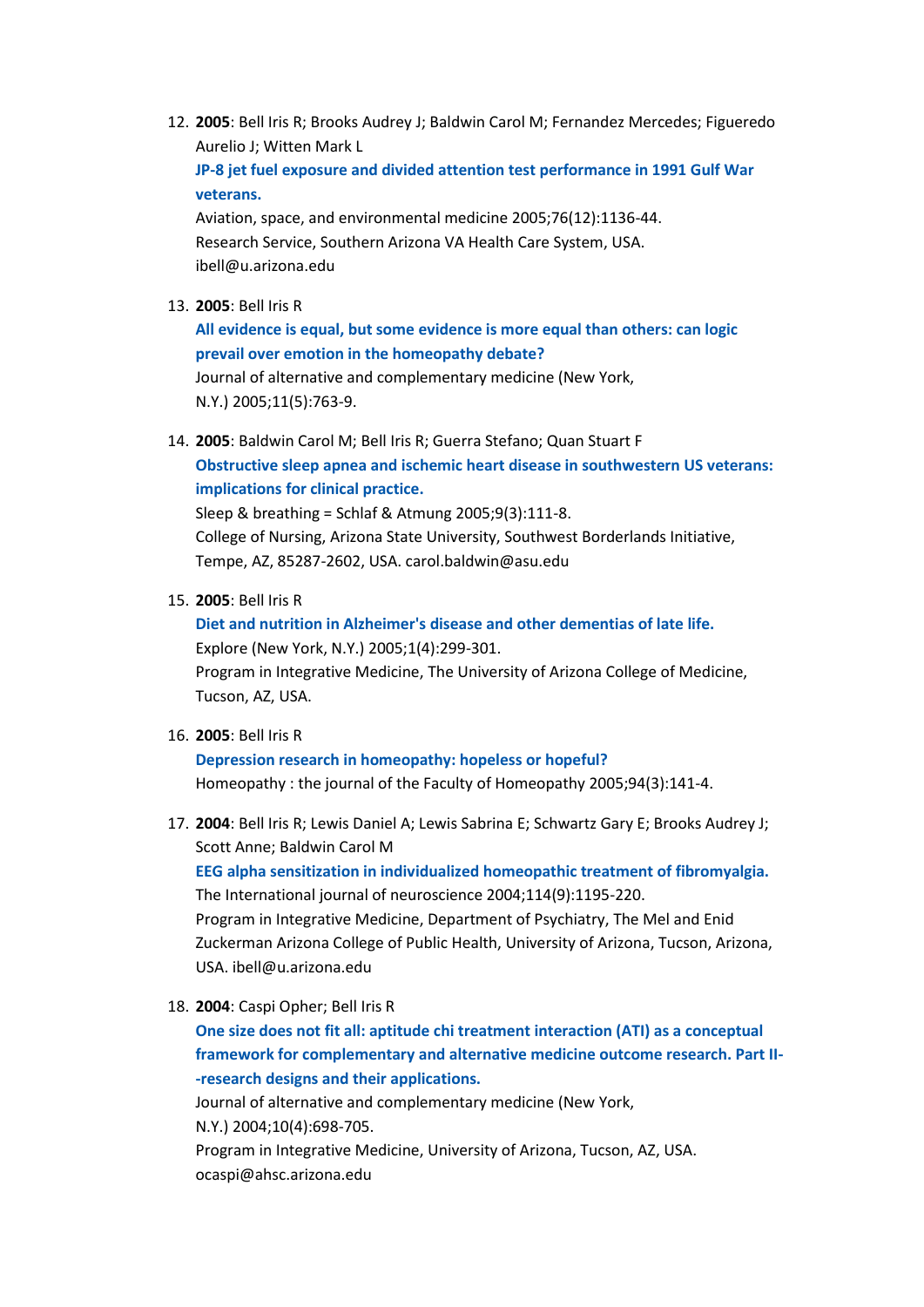#### 19. **2004**: Caspi Opher; Bell Iris R

**[One size does not fit all: aptitude x treatment interaction \(ATI\) as a conceptual](http://www.biomedexperts.com/Experts/Abstract.aspx?pid=15253866)  [framework for complementary and alternative medicine outcome research. Part 1-](http://www.biomedexperts.com/Experts/Abstract.aspx?pid=15253866) [-what is ATI research?](http://www.biomedexperts.com/Experts/Abstract.aspx?pid=15253866)** Journal of alternative and complementary medicine (New York, N.Y.) 2004;10(3):580-6. Program in Integrative Medicine, University of Arizona, Tucson, AZ 85724-5153, USA. ocaspi@ahsc.arizona.edu

- 20. **2004**: Bell I R; Lewis D A; Brooks A J; Schwartz G E; Lewis S E; Walsh B T; Baldwin C M **[Improved clinical status in fibromyalgia patients treated with individualized](http://www.biomedexperts.com/Experts/Abstract.aspx?pid=14734789)  [homeopathic remedies versus placebo.](http://www.biomedexperts.com/Experts/Abstract.aspx?pid=14734789)** Rheumatology (Oxford, England) 2004;43(5):577-82. Department of Psychiatry, Mel and Enid Zuckerman Arizona College of Public Health at the University of Arizona, Tucson, USA. IBELL@U.ARIZONA.EDU
- 21. **2004**: Bell Iris R; Lewis Daniel A; Schwartz Gary E; Lewis Sabrina E; Caspi Opher; Scott Anne; Brooks Audrey J; Baldwin Carol M **[Electroencephalographic cordance patterns distinguish exceptional clinical](http://www.biomedexperts.com/Experts/Abstract.aspx?pid=15165409)  [responders with fibromyalgia to individualized homeopathic medicines.](http://www.biomedexperts.com/Experts/Abstract.aspx?pid=15165409)** Journal of alternative and complementary medicine (New York, N.Y.) 2004;10(2):285-99. Department of Medicine, University of Arizona, Tucson, AZ, USA. ibell@u.arizona.edu
- 22. **2004**: Bell Iris R; Lewis Daniel A; Brooks Audrey J; Schwartz Gary E; Lewis Sabrina E; Caspi Opher; Cunningham Victoria; Baldwin Carol M **[Individual differences in response to randomly assigned active individualized](http://www.biomedexperts.com/Experts/Abstract.aspx?pid=15165408)  [homeopathic and placebo treatment in fibromyalgia: implications of a double](http://www.biomedexperts.com/Experts/Abstract.aspx?pid=15165408)[blinded optional crossover design.](http://www.biomedexperts.com/Experts/Abstract.aspx?pid=15165408)** Journal of alternative and complementary medicine (New York, N.Y.) 2004;10(2):269-83. Department of Medicine, University of Arizona, Tucson, AZ, USA. ibell@u.arizona.edu
- 23. **2004**: Baldwin Carol M; Kroesen Kendall; Trochim William M; Bell Iris R **[Complementary and conventional medicine: a concept map.](http://www.biomedexperts.com/Experts/Abstract.aspx?pid=15018623)** BMC complementary and alternative medicine 2004;4():2. Southern Arizona VA Health Care System, Research Service Line, Tucson, AZ, USA. carolb@resp-sci.arizona.edu
- 24. **2004**: Schwartz Gary E; Swanick Summer; Sibert Willow; Lewis Daniel A; Lewis Sabrina E; Nelson Lonnie; Jain Shamani; Mallory Laurel; Foust Linda; Moore Kay; Tussing Deboray; Bell Iris R

# **[Biofield detection: role of bioenergy awareness training and individual differences](http://www.biomedexperts.com/Experts/Abstract.aspx?pid=15025891)  [in absorption.](http://www.biomedexperts.com/Experts/Abstract.aspx?pid=15025891)**

Journal of alternative and complementary medicine (New York,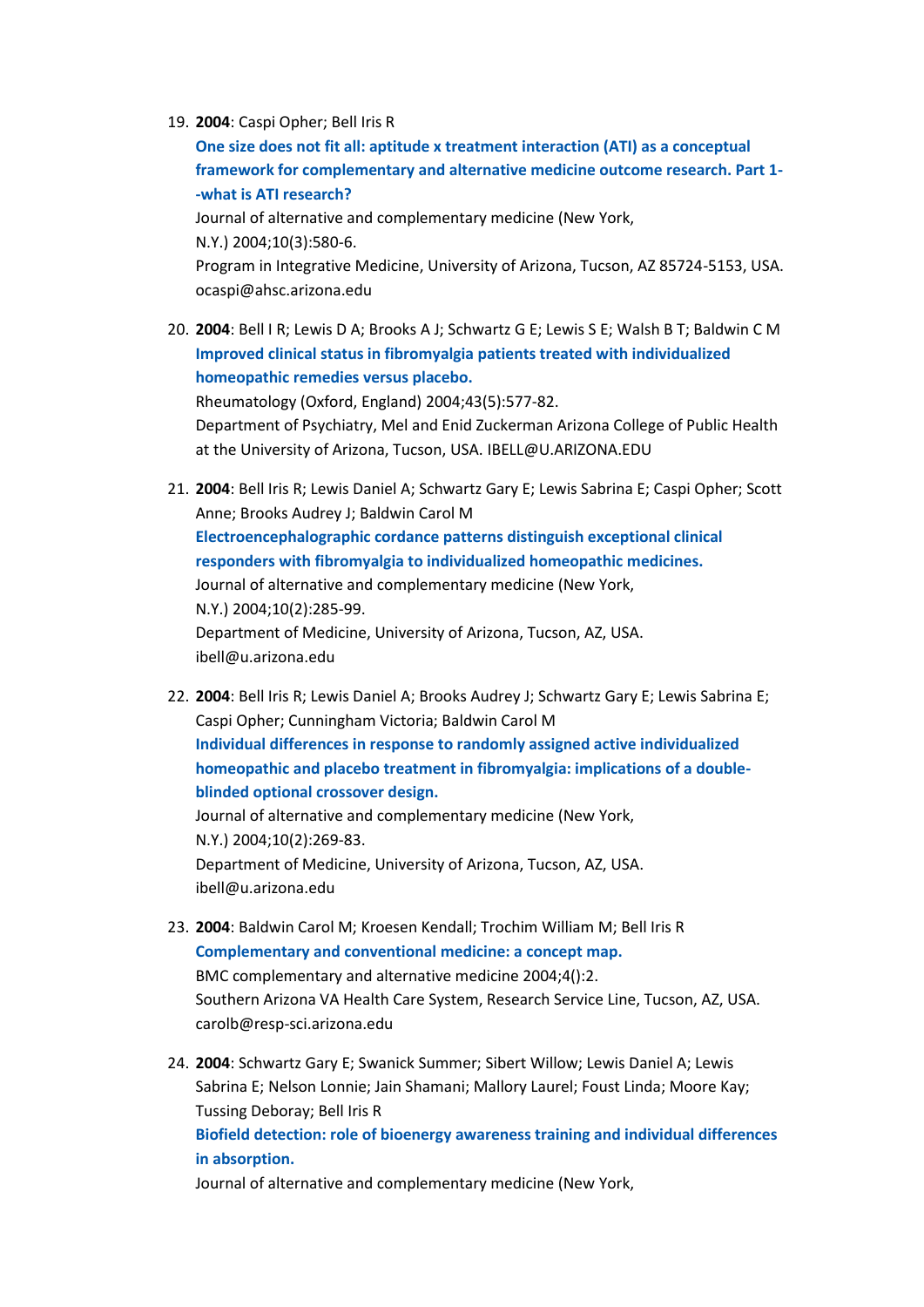N.Y.) 2004;10(1):167-9.

Center for Frontier Medicine in Biofield Science and Department of Medicine, University of Arizona, Tucson, 85719, USA. GSCHWART@U.ARIZONA.EDU

25. **2004**: Bell Iris R; Lewis Daniel A; Lewis Sabrina E; Brooks Audrey J; Schwartz Gary E; Baldwin Carol M

**[Strength of vital force in classical homeopathy: bio-psycho-social-spiritual](http://www.biomedexperts.com/Experts/Abstract.aspx?pid=15025886)  [correlates within a complex systems context.](http://www.biomedexperts.com/Experts/Abstract.aspx?pid=15025886)**

Journal of alternative and complementary medicine (New York, N.Y.) 2004;10(1):123-31. Department of Medicine and Program in Integrative Medicine, University of Arizona, Tucson, 85724-5153, USA. ibell@u.arizona.edu

26. **2004**: Bell Iris R; Cunningham Victoria; Caspi Opher; Meek Paula; Ferro Lynn **[Development and validation of a new global well-being outcomes rating scale for](http://www.biomedexperts.com/Experts/Abstract.aspx?pid=14725717)  [integrative medicine research.](http://www.biomedexperts.com/Experts/Abstract.aspx?pid=14725717)**

BMC complementary and alternative medicine 2004;4():1. Program in Integrative Medicine, The University of Arizona College of Medicine, Tucson, AZ, USA. ibell@u.arizona.edu

27. **2004**: Baldwin Carol M; Bell Iris R; Guerra Stefano; Quan Stuart F **[Associations between chemical odor intolerance and sleep disturbances in](http://www.biomedexperts.com/Experts/Abstract.aspx?pid=14725827)  [community-living adults.](http://www.biomedexperts.com/Experts/Abstract.aspx?pid=14725827)**

Sleep medicine 2004;5(1):53-9.

Department of Medicine, University of Arizona Health Sciences Center, 1501 North Campbell Avenue, Tucson, AZ 85724-5030, USA. carolb@resp-sci.arizona.edu

- 28. **2004**: McDonough-Means Sharon I; Kreitzer Mary Jo; Bell Iris R **[Fostering a healing presence and investigating its mediators.](http://www.biomedexperts.com/Experts/Abstract.aspx?pid=15630820)** Journal of alternative and complementary medicine (New York, N.Y.) 2004;10 Suppl 1():S25-41. College of Nursing, University of Arizona, Tucson, AZ 85721-0203, USA. mcdosh@dakota.com.net
- 29. **2003**: Caspi Opher; Sechrest Lee; Pitluk Howard C; Marshall Carter L; Bell Iris R; Nichter Mark **[On the definition of complementary, alternative, and integrative medicine:](http://www.biomedexperts.com/Experts/Abstract.aspx?pid=14618859)  [societal mega-stereotypes vs. the patients' perspectives.](http://www.biomedexperts.com/Experts/Abstract.aspx?pid=14618859)** Alternative therapies in health and medicine 2003;9(6):58-62. Program in Integrative Medicine, University of Arizona, Tucson, Arizona, USA.
- 30. **2003**: Schneider Craig D; Meek Paula M; Bell Iris R **[Development and validation of IMAQ: Integrative Medicine Attitude](http://www.biomedexperts.com/Experts/Abstract.aspx?pid=12946276)  [Questionnaire.](http://www.biomedexperts.com/Experts/Abstract.aspx?pid=12946276)** BMC medical education 2003;3():5. Department of Family Practice, Maine Medical Center, 22 Bramhall St, Portland, ME

04102-3175, USA. schnec@mmc.org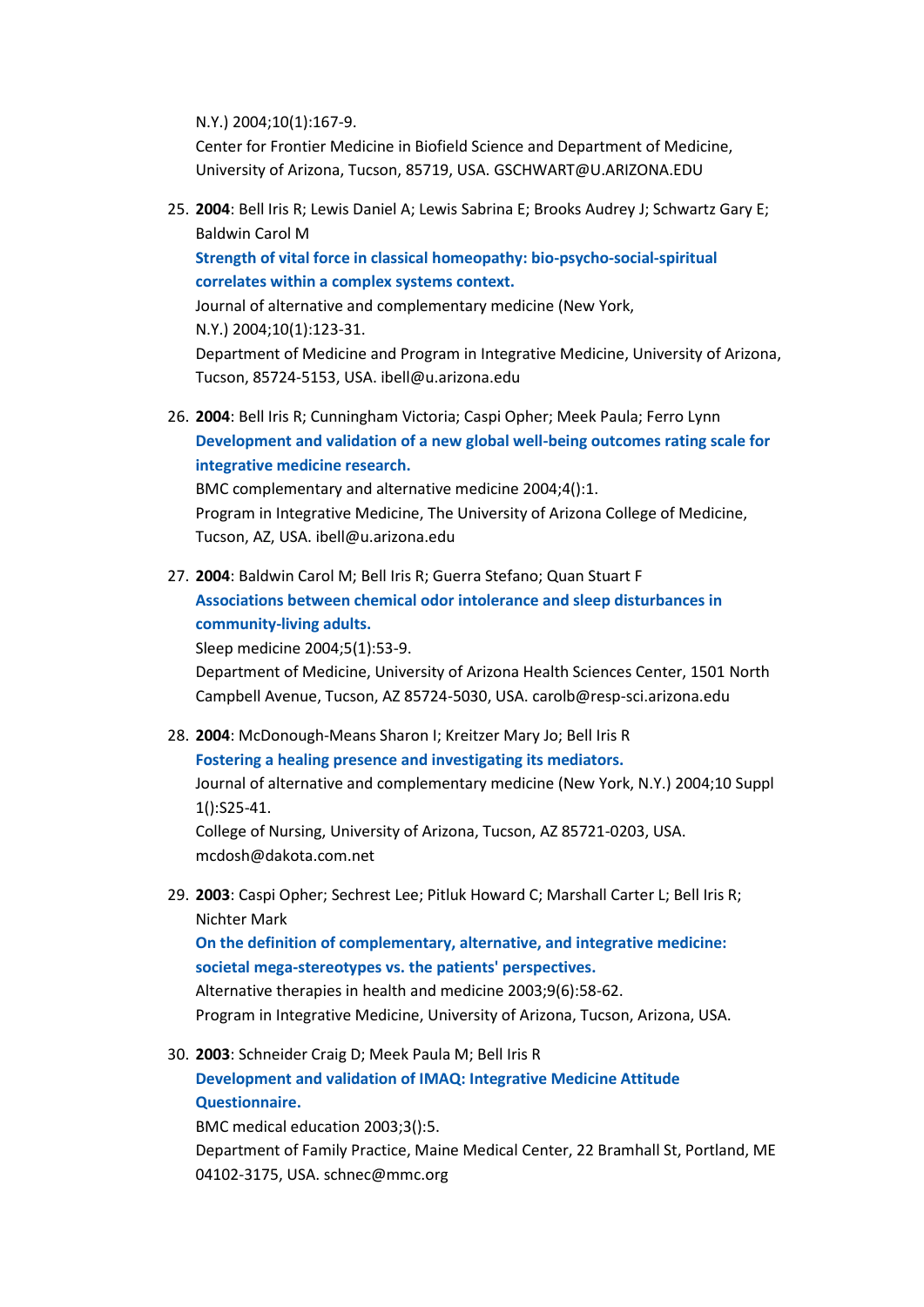31. **2003**: Bell Iris R; Koithan Mary; Gorman Margaret M; Baldwin Carol M **[Homeopathic practitioner views of changes in patients undergoing constitutional](http://www.biomedexperts.com/Experts/Abstract.aspx?pid=12676034)  [treatment for chronic disease.](http://www.biomedexperts.com/Experts/Abstract.aspx?pid=12676034)**

Journal of alternative and complementary medicine (New York, N.Y.) 2003;9(1):39- 50.

Program in Integrative Medicine, University of Arizona, Tucson, AZ 85724-5153, USA. ibell@u.arizona.edu

32. **2003**: Bell Iris R; Lewis Daniel A; Brooks Audrey J; Lewis Sabrina E; Schwartz Gary E **[Gas discharge visualization evaluation of ultramolecular doses of homeopathic](http://www.biomedexperts.com/Experts/Abstract.aspx?pid=12676033)  [medicines under blinded, controlled conditions.](http://www.biomedexperts.com/Experts/Abstract.aspx?pid=12676033)**

Journal of alternative and complementary medicine (New York, N.Y.) 2003;9(1):25- 38.

Program in Integrative Medicine, University of Arizona, Tucson, AZ 85724-5153, USA. ibell@u.arizona.edu

- 33. **2002**: Maizes Victoria; Schneider Craig; Bell Iris; Weil Andrew **[Integrative medical education: development and implementation of a](http://www.biomedexperts.com/Experts/Abstract.aspx?pid=12228072)  [comprehensive curriculum at the University of Arizona.](http://www.biomedexperts.com/Experts/Abstract.aspx?pid=12228072)** Academic medicine : journal of the Association of American Medical Colleges 2002;77(9):851-60. Program in Integrative Medicine and Department of Medicine, University of Arizona College of Medicine, Tucson, 85724-5153, USA. vmaizes@ahsc.arizona.edu
- 34. **2002**: Baldwin Carol M; Long Kathi; Kroesen Kendall; Brooks Audrey J; Bell Iris R **[A profile of military veterans in the southwestern United States who use](http://www.biomedexperts.com/Experts/Abstract.aspx?pid=12153372)  [complementary and alternative medicine: implications for integrated care.](http://www.biomedexperts.com/Experts/Abstract.aspx?pid=12153372)** Archives of internal medicine 2002;162(15):1697-704. Southern Arizona Veterans Administration Health Care Service Line, Tucson, USA. carolb@resp-sci.arizona.edu
- 35. **2002**: Bell Iris R; Baldwin Carol M; Schwartz Gary E **[Translating a nonlinear systems theory model for homeopathy into empirical tests.](http://www.biomedexperts.com/Experts/Abstract.aspx?pid=12017501)** Alternative therapies in health and medicine 2002;8(3):58-66. Department of Psychiatry, University of Arizona, Tucson, USA.
- 36. **2002**: Bell Iris R; Baldwin C M; Schwartz G E; Davidson J R T **[Homeopathic constitutional type questionnaire correlates of conventional](http://www.biomedexperts.com/Experts/Abstract.aspx?pid=12371459)  [psychological and physical health scales: individual difference characteristics of](http://www.biomedexperts.com/Experts/Abstract.aspx?pid=12371459)  [young adults.](http://www.biomedexperts.com/Experts/Abstract.aspx?pid=12371459)** Homeopathy : the journal of the Faculty of Homeopathy 2002;91(2):63-74. Program in Integrative Medicine, The University of Arizona Health Sciences Center, Tucson 85719, USA. ibell@u.arizona.edu
- 37. **2002**: Kroesen Kendall; Baldwin Carol M; Brooks Audrey J; Bell Iris R **[US military veterans' perceptions of the conventional medical care system and](http://www.biomedexperts.com/Experts/Abstract.aspx?pid=11818351)  [their use of complementary and alternative medicine.](http://www.biomedexperts.com/Experts/Abstract.aspx?pid=11818351)**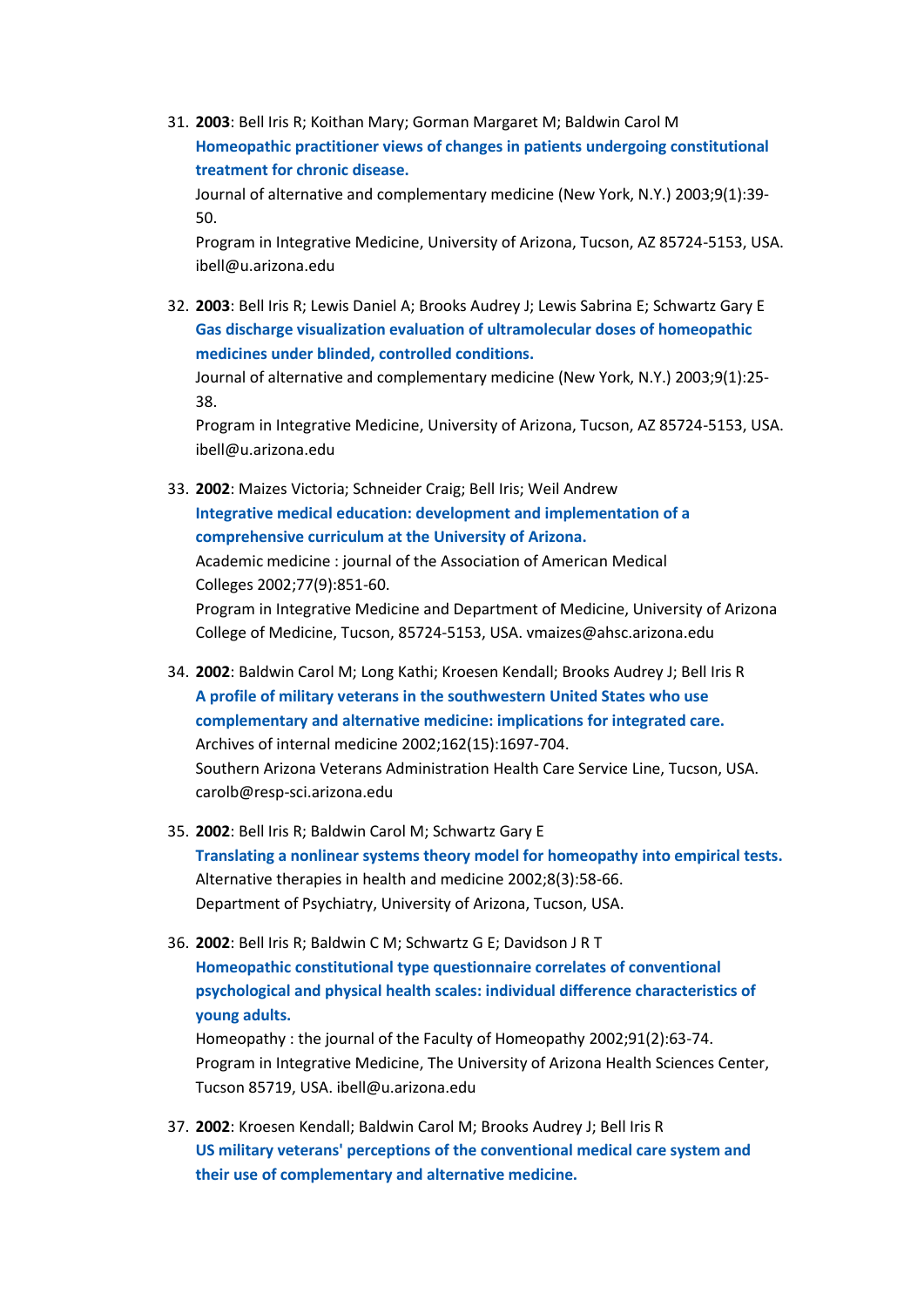Family practice 2002;19(1):57-64. Research Service Line, Southern Arizona VA Health Care System, University of Arizona, Tucson, Arizona 85723, USA.

- 38. **2002**: Bell Iris R; Caspi Opher; Schwartz Gary E R; Grant Kathryn L; Gaudet Tracy W; Rychener David; Maizes Victoria; Weil Andrew **[Integrative medicine and systemic outcomes research: issues in the emergence of](http://www.biomedexperts.com/Experts/Abstract.aspx?pid=11802746)  [a new model for primary health care.](http://www.biomedexperts.com/Experts/Abstract.aspx?pid=11802746)** Archives of internal medicine 2002;162(2):133-40. Program in Integrative Medicine, The University of Arizona Health Sciences Center, 1501 N Campbell Ave, Tucson, AZ 85724, USA. ibell@u.arizona.edu
- 39. **2001**: Bell I R; Baldwin C M; Stoltz E; Walsh B T; Schwartz G E **[EEG beta 1 oscillation and sucrose sensitization in fibromyalgia with chemical](http://www.biomedexperts.com/Experts/Abstract.aspx?pid=11328700)  [intolerance.](http://www.biomedexperts.com/Experts/Abstract.aspx?pid=11328700)**

The International journal of neuroscience 2001;108(1-2):31-42. Department of Psychiatry, The University of Arizona College of Medicine, 1501 N. Campbell Avenue, Tucson, AZ 84724, USA. ibell@u.arizona.edu

40. **2001**: Bell I R; Baldwin C M; Schwartz G E **[Sensitization studies in chemically intolerant individuals: implications for](http://www.biomedexperts.com/Experts/Abstract.aspx?pid=12000034)  [individual difference research.](http://www.biomedexperts.com/Experts/Abstract.aspx?pid=12000034)** Annals of the New York Academy of Sciences 2001;933():38-47. Department of Medicine, University of Arizona, Tucson 85724-5153, USA. IBELL@U.ARIZONA.EDU

- 41. **2000**: Caspi O; Bell I R; Rychener D; Gaudet T W; Weil A T **[The Tower of Babel: communication and medicine: An essay on medical education](http://www.biomedexperts.com/Experts/Abstract.aspx?pid=11088078)  [and complementary-alternative medicine.](http://www.biomedexperts.com/Experts/Abstract.aspx?pid=11088078)** Archives of internal medicine 2000;160(21):3193-5. Program in Integrative Medicine, Department of Medicine, College of Medicine, University of Arizona Health Sciences Center, PO Box 245153, Tucson, AZ 85724- 5153, USA. ocaspi@ahsc.arizona.edu
- 42. **2000**: Schwartz G E; Russek L G; Bell I R; Riley D **[Plausibility of homeopathy and conventional chemical therapy: the systemic](http://www.biomedexperts.com/Experts/Abstract.aspx?pid=10859655)  [memory resonance hypothesis.](http://www.biomedexperts.com/Experts/Abstract.aspx?pid=10859655)** Medical hypotheses 2000;54(4):634-7. Department of Medicine, University of Arizona, Tucson 85721-0068, USA. GSCHWAR@u.arizona.edu
- 43. **1999**: Fernandez M; Schwartz G E; Bell I R **[Subjective ratings of odorants by women with chemical sensitivity.](http://www.biomedexperts.com/Experts/Abstract.aspx?pid=10560135)** Toxicology and industrial health 1999;15(6):577-81. Department of Psychology, University of Arizona, Tucson, USA. mefernan@u.arizona.edu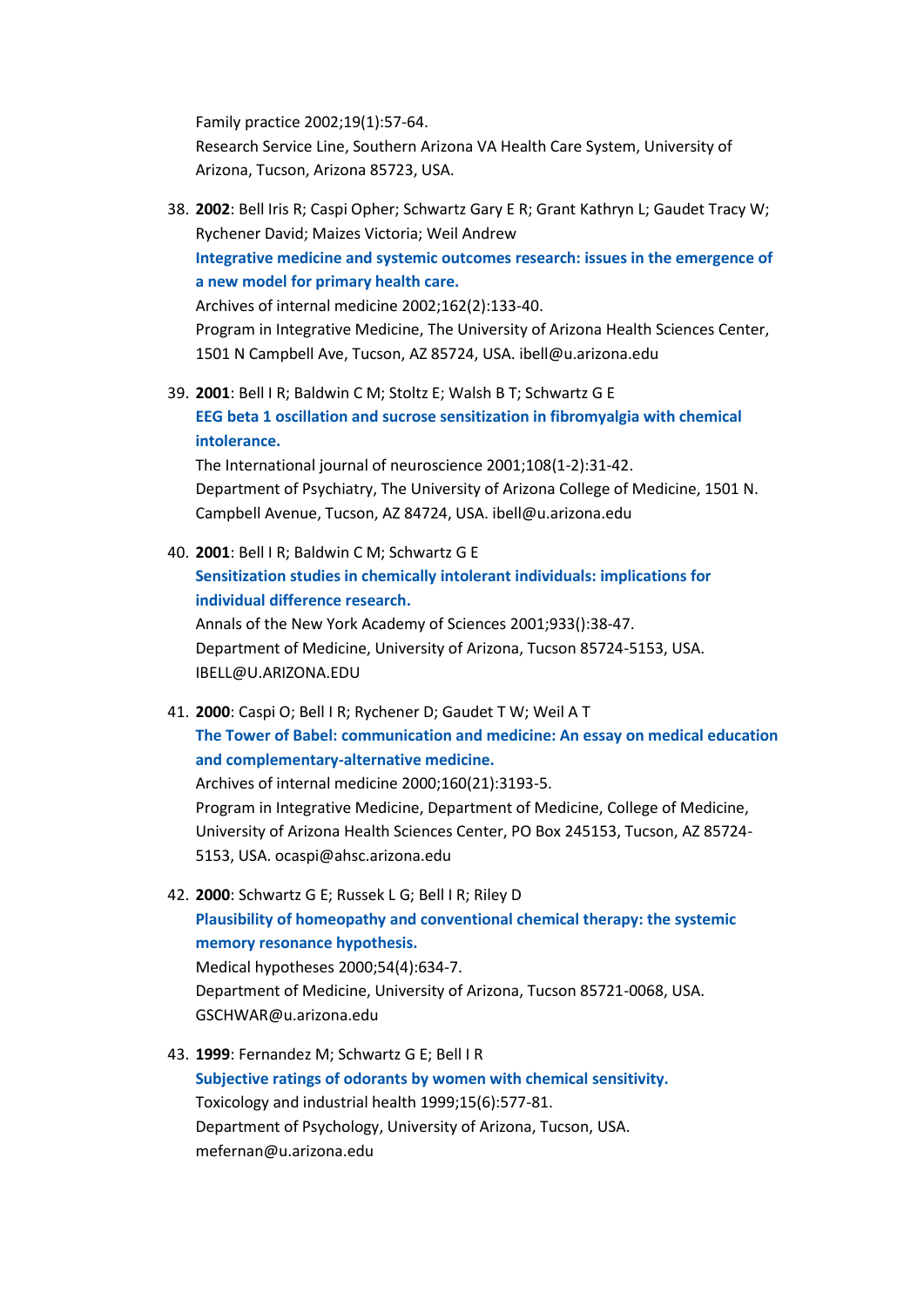- 44. **1999**: Taren D L; Tobar M; Hill A; Howell W; Shisslak C; Bell I; Ritenbaugh C **[The association of energy intake bias with psychological scores of women.](http://www.biomedexperts.com/Experts/Abstract.aspx?pid=10452412)** European journal of clinical nutrition 1999;53(7):570-8. Arizona Prevention Center, The University of Arizona, College of Medicine, Tuscon 85719, USA. taren@u.arizona.edu
- 45. **1999**: Baldwin C M; Bell I R; O'Rourke M K **[Odor sensitivity and respiratory complaint profiles in a community-based sample](http://www.biomedexperts.com/Experts/Abstract.aspx?pid=10416292)  [with asthma, hay fever, and chemical odor intolerance.](http://www.biomedexperts.com/Experts/Abstract.aspx?pid=10416292)** Toxicology and industrial health 1999;15(3-4):403-9. Respiratory Sciences Center, University of Arizona, Tucson, USA. carolb@respsci.arizona.edu
- 46. **1999**: Fernandez M; Bell I R; Schwartz G E **[EEG sensitization during chemical exposure in women with and without chemical](http://www.biomedexperts.com/Experts/Abstract.aspx?pid=10416282)  [sensitivity of unknown etiology.](http://www.biomedexperts.com/Experts/Abstract.aspx?pid=10416282)** Toxicology and industrial health 1999;15(3-4):305-12. Department of Psychology, University of Arizona Health Sciences Center, Tucson, USA.
- 47. **1999**: Bell I R; Baldwin C M; Fernandez M; Schwartz G E **[Neural sensitization model for multiple chemical sensitivity: overview of theory](http://www.biomedexperts.com/Experts/Abstract.aspx?pid=10416281)  [and empirical evidence.](http://www.biomedexperts.com/Experts/Abstract.aspx?pid=10416281)**

Toxicology and industrial health 1999;15(3-4):295-304. Department of Psychiatry, University of Arizona, Tucson 85723, USA. ibell@u.arizona.edu

48. **1999**: Bell I R; Szarek M J; Dicenso D R; Baldwin C M; Schwartz G E; Bootzin R R **Patterns of waking [EEG spectral power in chemically intolerant individuals during](http://www.biomedexperts.com/Experts/Abstract.aspx?pid=10681117)  [repeated chemical exposures.](http://www.biomedexperts.com/Experts/Abstract.aspx?pid=10681117)**

The International journal of neuroscience 1999;97(1-2):41-59. Department of Psychology, The University of Arizona, Tucson 85721, USA. IBELL@U.ARIZONA.EDU

- 49. **1998**: Bell I R; Baldwin C M; Russek L G; Schwartz G E; Hardin E E **[Early life stress, negative paternal relationships, and chemical intolerance in](http://www.biomedexperts.com/Experts/Abstract.aspx?pid=9861591)  [middle-aged women: support for a neural sensitization model.](http://www.biomedexperts.com/Experts/Abstract.aspx?pid=9861591)** Journal of women's health / the official publication of the Society for the Advancement of Women's Health Research 1998;7(9):1135-47. Department of Psychiatry, University of Arizona, Tucson, USA.
- 50. **1998**: Kline J P; Bell I; Schwartz G E; Hau V; Davis T **[Repressive and defensive coping styles predict resting plasma endorphin levels in](http://www.biomedexperts.com/Experts/Abstract.aspx?pid=9858058)  [the elderly.](http://www.biomedexperts.com/Experts/Abstract.aspx?pid=9858058)** Biological psychology 1998;49(3):295-302.

Eastern Washington University, Department of Psychology, Cheney 99004-2431, USA. jkline@ewu.edu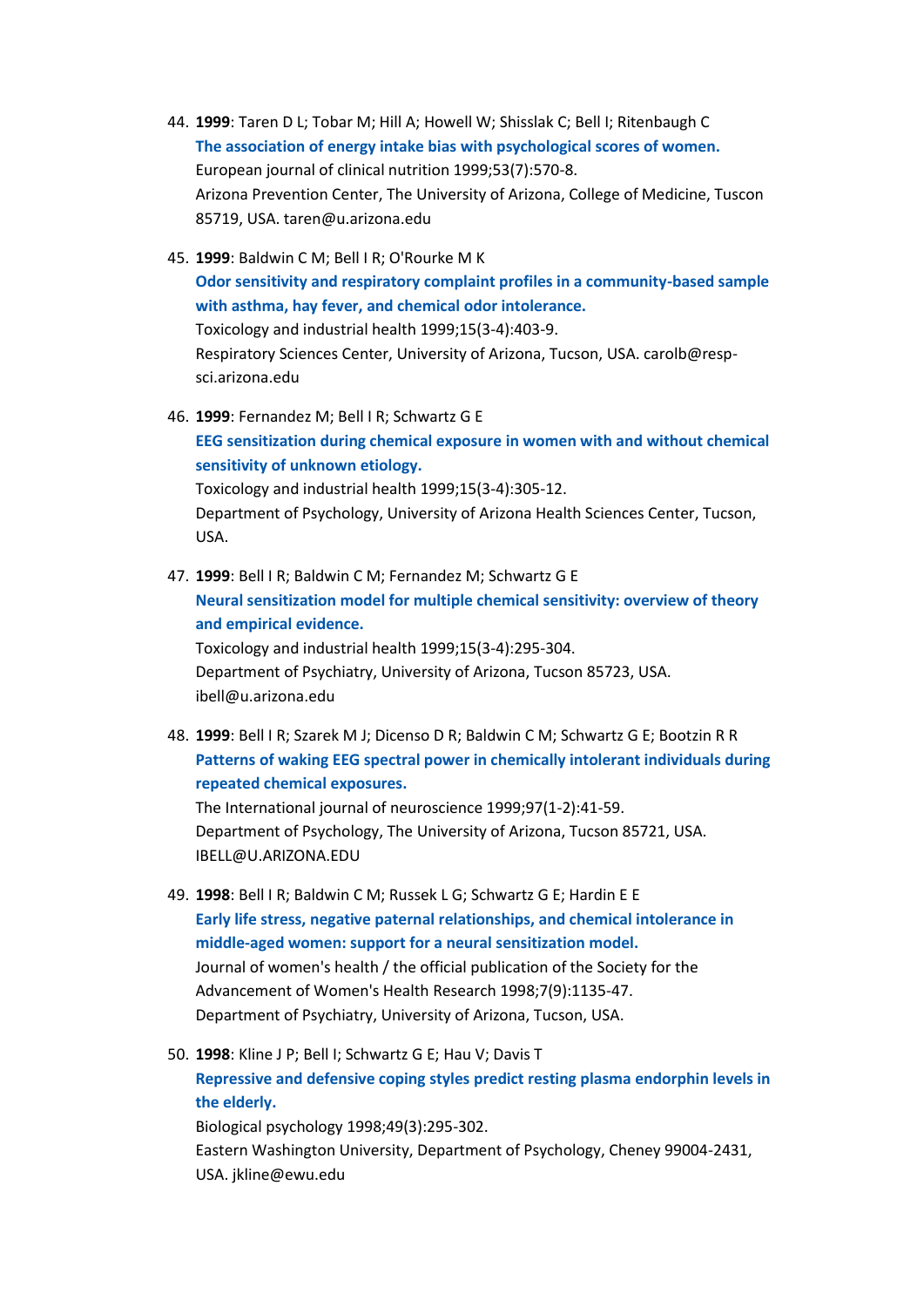- 51. **1998**: Bell I R; Warg-Damiani L; Baldwin C M; Walsh M E; Schwartz G E **[Self-reported chemical sensitivity and wartime chemical exposures in Gulf War](http://www.biomedexperts.com/Experts/Abstract.aspx?pid=9819530)  [veterans with and without decreased global health ratings.](http://www.biomedexperts.com/Experts/Abstract.aspx?pid=9819530)** Military medicine 1998;163(11):725-32. Department of Psychiatry, University of Arizona Health Sciences Center, Tucson. ibell@u.arizona.edu
- 52. **1998**: Bell I R; Baldwin C M; Schwartz G E **[Illness from low levels of environmental chemicals: relevance to chronic fatigue](http://www.biomedexperts.com/Experts/Abstract.aspx?pid=9790486)  [syndrome and fibromyalgia.](http://www.biomedexperts.com/Experts/Abstract.aspx?pid=9790486)** The American journal of medicine 1998;105(3A):74S-82S. Department of Psychiatry, University of Arizona, Tucson Veterans Affairs Medical Center, 85723, USA.
- 53. **1998**: Baldwin C M; Bell I R

**[Increased cardiopulmonary disease risk in a community-based sample with](http://www.biomedexperts.com/Experts/Abstract.aspx?pid=9766480)  [chemical odor intolerance: implications for women's health and health-care](http://www.biomedexperts.com/Experts/Abstract.aspx?pid=9766480)  [utilization.](http://www.biomedexperts.com/Experts/Abstract.aspx?pid=9766480)**

Archives of environmental health 1998;53(5):347-53. Respiratory Sciences Center, Department of Medicine, University of Arizona, Tucson, USA.

- 54. **1998**: Bell I R; Schwartz G E; Hardin E E; Baldwin C M; Kline J P **[Differential resting quantitative electroencephalographic alpha patterns in women](http://www.biomedexperts.com/Experts/Abstract.aspx?pid=9513754)  [with environmental chemical intolerance, depressives, and normals.](http://www.biomedexperts.com/Experts/Abstract.aspx?pid=9513754)** Biological psychiatry 1998;43(5):376-88. Department of Psychiatry, University of Arizona Health Sciences Center, Tucson, USA.
- 55. **1998**: Bell I R; Kline J P; Schwartz G E; Peterson J M **[Quantitative EEG patterns during nose versus mouth inhalation of filtered room air](http://www.biomedexperts.com/Experts/Abstract.aspx?pid=9506309)  [in young adults with and without self-reported chemical odor intolerances.](http://www.biomedexperts.com/Experts/Abstract.aspx?pid=9506309)** International journal of psychophysiology : official journal of the International Organization of Psychophysiology 1998;28(1):23-35. Department of Psychiatry, University of Arizona Health Sciences Center, Tucson 85724, USA. ibell@u.arizona.edu
- 56. **1998**: Bell I R; Patarca R; Baldwin C M; Klimas N G; Schwartz G E; Hardin E E **[Serum neopterin and somatization in women with chemical intolerance,](http://www.biomedexperts.com/Experts/Abstract.aspx?pid=9701717)  [depressives, and normals.](http://www.biomedexperts.com/Experts/Abstract.aspx?pid=9701717)** Neuropsychobiology 1998;38(1):13-8.

Department of Psychiatry, Psychology, Family and Community Medicine, University of Arizona Health Sciences Center, and the Department of Psychiatry, Tucson Veterans Affairs Medical Center, Tucson, Ariz., USA.

57. **1997**: Baldwin C M; Bell I R; O'Rourke M K; Lebowitz M D **[The association of respiratory problems in a community sample with self-reported](http://www.biomedexperts.com/Experts/Abstract.aspx?pid=9258567)**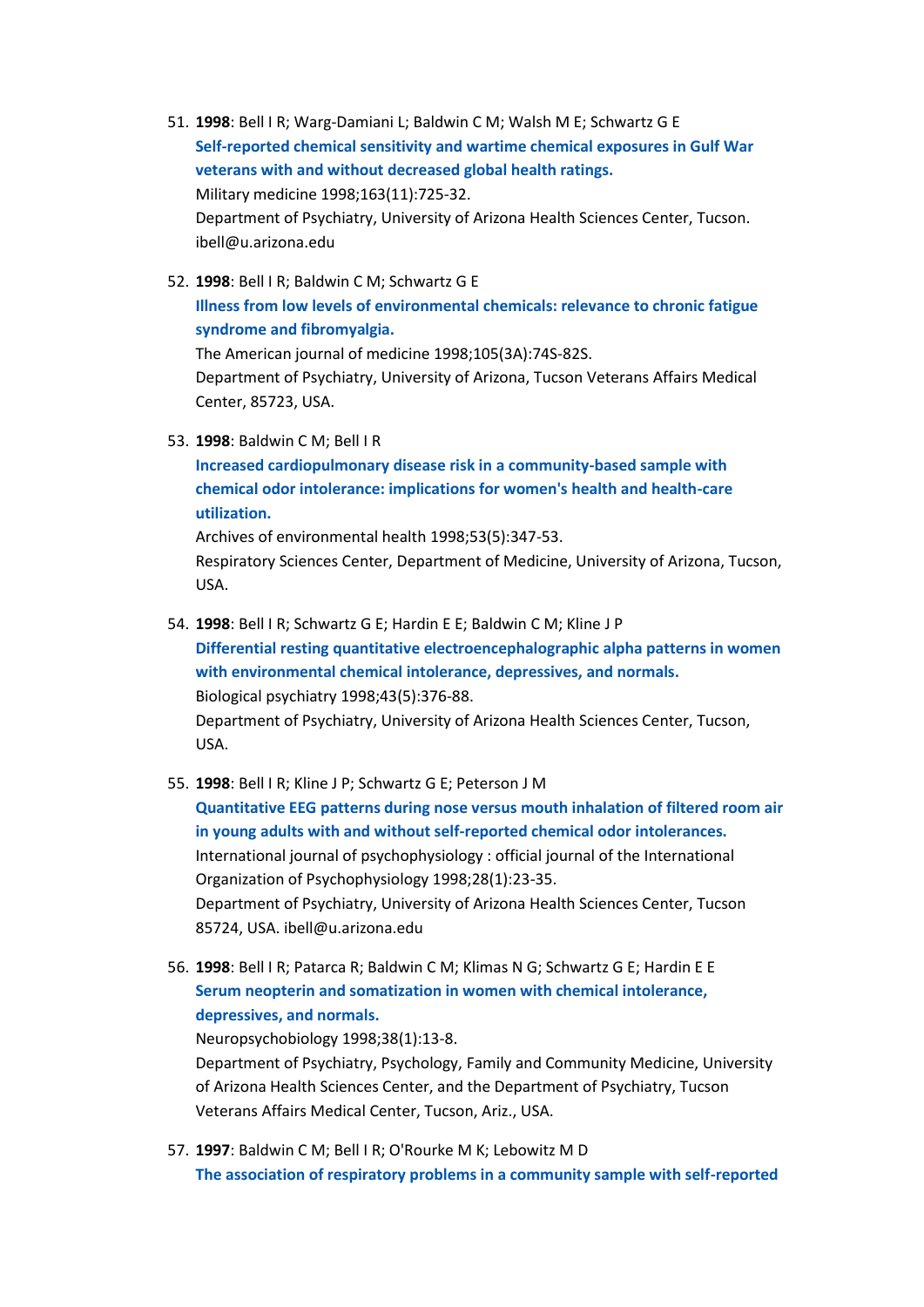#### **[chemical intolerance.](http://www.biomedexperts.com/Experts/Abstract.aspx?pid=9258567)**

European journal of epidemiology 1997;13(5):547-52. Department of Medicine, University of Arizona, USA. carolb@resp-sci.arizona.edu

58. **1997**: Bell I R; Rossi J; Gilbert M E; Kobal G; Morrow L A; Newlin D B; Sorg B A; Wood R W

**[Testing the neural sensitization and kindling hypothesis for illness from low levels](http://www.biomedexperts.com/Experts/Abstract.aspx?pid=9167993)  [of environmental chemicals.](http://www.biomedexperts.com/Experts/Abstract.aspx?pid=9167993)**

Environmental health perspectives 1997;105 Suppl 2():539-47. Department of Psychiatry, University of Arizona, Tucson Veterans Affairs Medical Center, 85723, USA. ibell@ccit.arizona.edu

59. **1997**: Bell I R; Schwartz G E; Baldwin C M; Hardin E E; Klimas N G; Kline J P; Patarca R; Song Z Y

**[Individual differences in neural sensitization and the role of context in illness from](http://www.biomedexperts.com/Experts/Abstract.aspx?pid=9167980)  [low-level environmental chemical exposures.](http://www.biomedexperts.com/Experts/Abstract.aspx?pid=9167980)**

Environmental health perspectives 1997;105 Suppl 2():457-66. Department of Psychiatry, University of Arizona, Tucson Veterans Affairs Medical Center, 85723, USA. ibell@ccit.arizona.edu

- 60. **1997**: Bell I R; Schwartz G E; Bootzin R R; Wyatt J K **[Time-dependent sensitization of heart rate and blood pressure over multiple](http://www.biomedexperts.com/Experts/Abstract.aspx?pid=9039852)  [laboratory sessions in elderly individuals with chemical odor intolerance.](http://www.biomedexperts.com/Experts/Abstract.aspx?pid=9039852)** Archives of environmental health 1997;52(1):6-17. Department of Psychiatry and Psychology, University of Arizona, Tucson 85723, USA.
- 61. **1997**: Bell I R; Schwartz G E; Bootzin R R; Hau V; Davis T P **[Elevation of plasma beta-endorphin levels of shy elderly in response to novel](http://www.biomedexperts.com/Experts/Abstract.aspx?pid=9138625)  [laboratory experiences.](http://www.biomedexperts.com/Experts/Abstract.aspx?pid=9138625)**

Behavioral medicine (Washington, D.C.) 1997;22(4):168-73. University of Arizona Health Sciences Center, Tucson, USA.

- 62. **1996**: Bell I R; Schwartz G E; Baldwin C M; Hardin E E **[Neural sensitization and physiological markers in multiple chemical sensitivity.](http://www.biomedexperts.com/Experts/Abstract.aspx?pid=8921554)** Regulatory toxicology and pharmacology : RTP 1996;24(1 Pt 2):S39-47. Department of Psychiatry, University of Arizona, Tucson 85721, USA.
- 63. **1996**: Bell I R

```
Clinically relevant EEG studies and psychophysiological findings: possible neural 
mechanisms for multiple chemical sensitivity.
Toxicology 1996;111(1-3):101-17.
```
Department of Psychiatry, University of Arizona, Tucson Veterans Affairs Medical Center 85723, USA.

64. **1996**: Bell I R; Bootzin R R; Davis T P; Hau V; Ritenbaugh C; Johnson K A; Schwartz G E **[Time-dependent sensitization of plasma beta-endorphin in community elderly](http://www.biomedexperts.com/Experts/Abstract.aspx?pid=8793045)  [with self-reported environmental chemical odor intolerance.](http://www.biomedexperts.com/Experts/Abstract.aspx?pid=8793045)**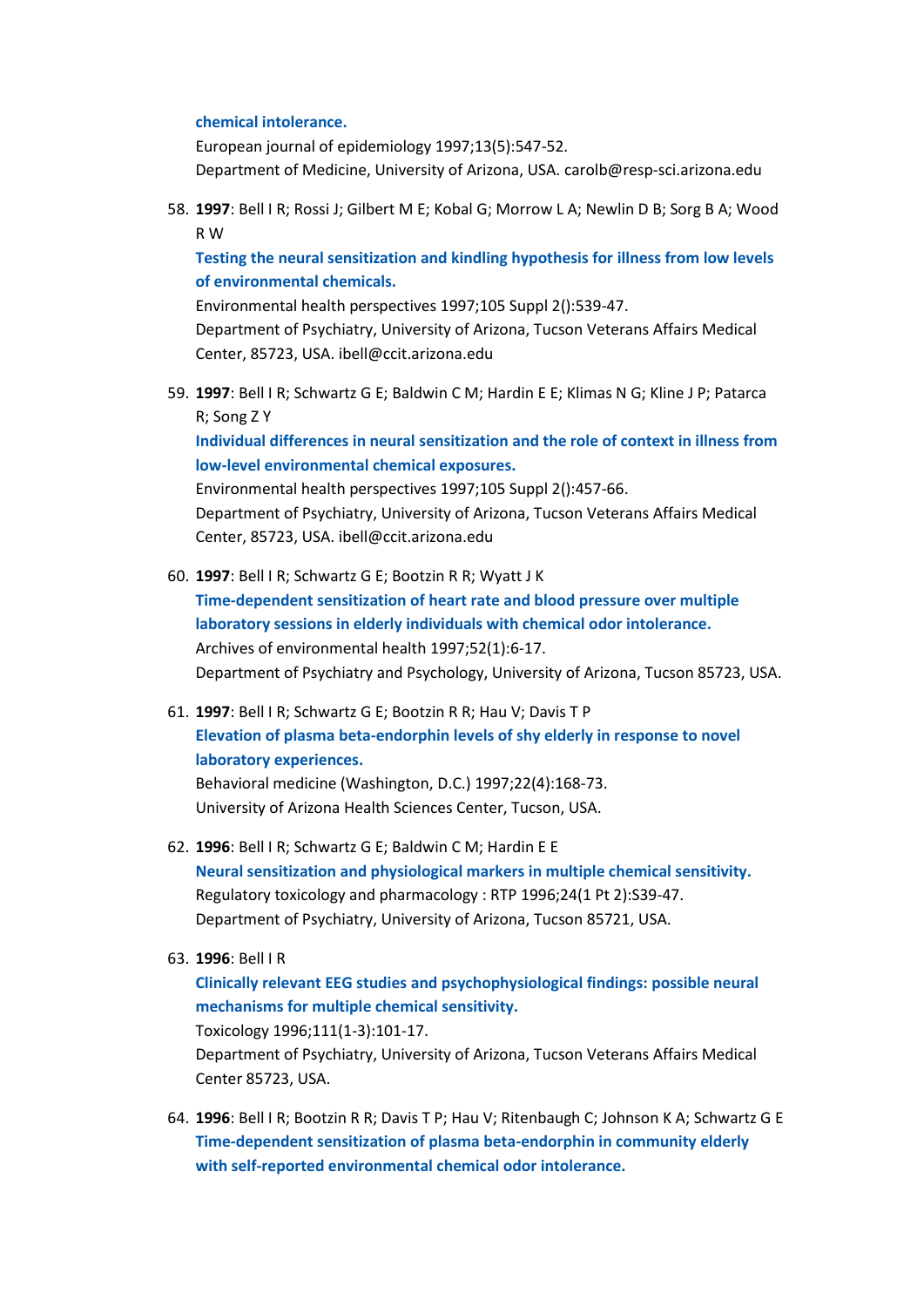Biological psychiatry 1996;40(2):134-43. Department of Psychiatry, University of Arizona Health Sciences Center, Tucson, USA.

- 65. **1996**: Bell I R; Bootzin R R; Ritenbaugh C; Wyatt J K; DeGiovanni G; Kulinovich T; Anthony J L; Kuo T F; Rider S P; Peterson J M; Schwartz G E; Johnson K A **[A polysomnographic study of sleep disturbance in community elderly with self](http://www.biomedexperts.com/Experts/Abstract.aspx?pid=8793044)[reported environmental chemical odor intolerance.](http://www.biomedexperts.com/Experts/Abstract.aspx?pid=8793044)** Biological psychiatry 1996;40(2):123-33. Department of Psychiatry, University of Arizona Health Sciences Center, Tucson, USA.
- 66. **1996**: Bell I R; Wyatt J K; Bootzin R R; Schwartz G E **[Slowed reaction time performance on a divided attention task in elderly with](http://www.biomedexperts.com/Experts/Abstract.aspx?pid=8707474)  [environmental chemical odor intolerance.](http://www.biomedexperts.com/Experts/Abstract.aspx?pid=8707474)** The International journal of neuroscience 1996;84(1-4):127-34. Department of Psychiatry, University of Arizona, Tucson, USA.
- 67. **1996**: Bell I R; Miller C S; Schwartz G E; Peterson J M; Amend D **[Neuropsychiatric and somatic characteristics of young adults with and without](http://www.biomedexperts.com/Experts/Abstract.aspx?pid=8629870)  [self-reported chemical odor intolerance and chemical sensitivity.](http://www.biomedexperts.com/Experts/Abstract.aspx?pid=8629870)** Archives of environmental health 1996;51(1):9-21. Department of Psychiatry, University of Arizona, Tucson, USA.
- 68. **1995**: Bell I R; Hardin E E; Baldwin C M; Schwartz G E **[Increased limbic system symptomatology and sensitizability of young adults with](http://www.biomedexperts.com/Experts/Abstract.aspx?pid=8674484)  [chemical and noise sensitivities.](http://www.biomedexperts.com/Experts/Abstract.aspx?pid=8674484)** Environmental research 1995;70(2):84-97. Department of Psychiatry, University of Arizona Health Sciences Center, Tucson 85724, USA.
- 69. **1995**: Bell I R; Peterson J M; Schwartz G E **[Medical histories and psychological profiles of middle-aged women with and](http://www.biomedexperts.com/Experts/Abstract.aspx?pid=7713854)  [without self-reported illness from environmental chemicals.](http://www.biomedexperts.com/Experts/Abstract.aspx?pid=7713854)** The Journal of clinical psychiatry 1995;56(4):151-60. Department of Psychiatry, University of Arizona, Tucson, USA.
- 70. **1995**: Bell I R; Amend D; Kaszniak A W; Schwartz G E; Peterson J M; Stini W A; Miller J W; Selhub J **[Trait shyness in the elderly: evidence for an association with Parkinson's disease in](http://www.biomedexperts.com/Experts/Abstract.aspx?pid=7710641)  [family members and biochemical correlates.](http://www.biomedexperts.com/Experts/Abstract.aspx?pid=7710641)** Journal of geriatric psychiatry and neurology 1995;8(1):16-22. Department of Psychiatry, University of Arizona, Tucson, USA.
- 71. **1994**: Bell I R; Schwartz G E; Amend D; Peterson J M; Kaszniak A W; Miller C S **[Psychological characteristics and subjective intolerance for xenobiotic agents of](http://www.biomedexperts.com/Experts/Abstract.aspx?pid=8021635)  [normal young adults with trait shyness and defensiveness. A parkinsonian-like](http://www.biomedexperts.com/Experts/Abstract.aspx?pid=8021635)**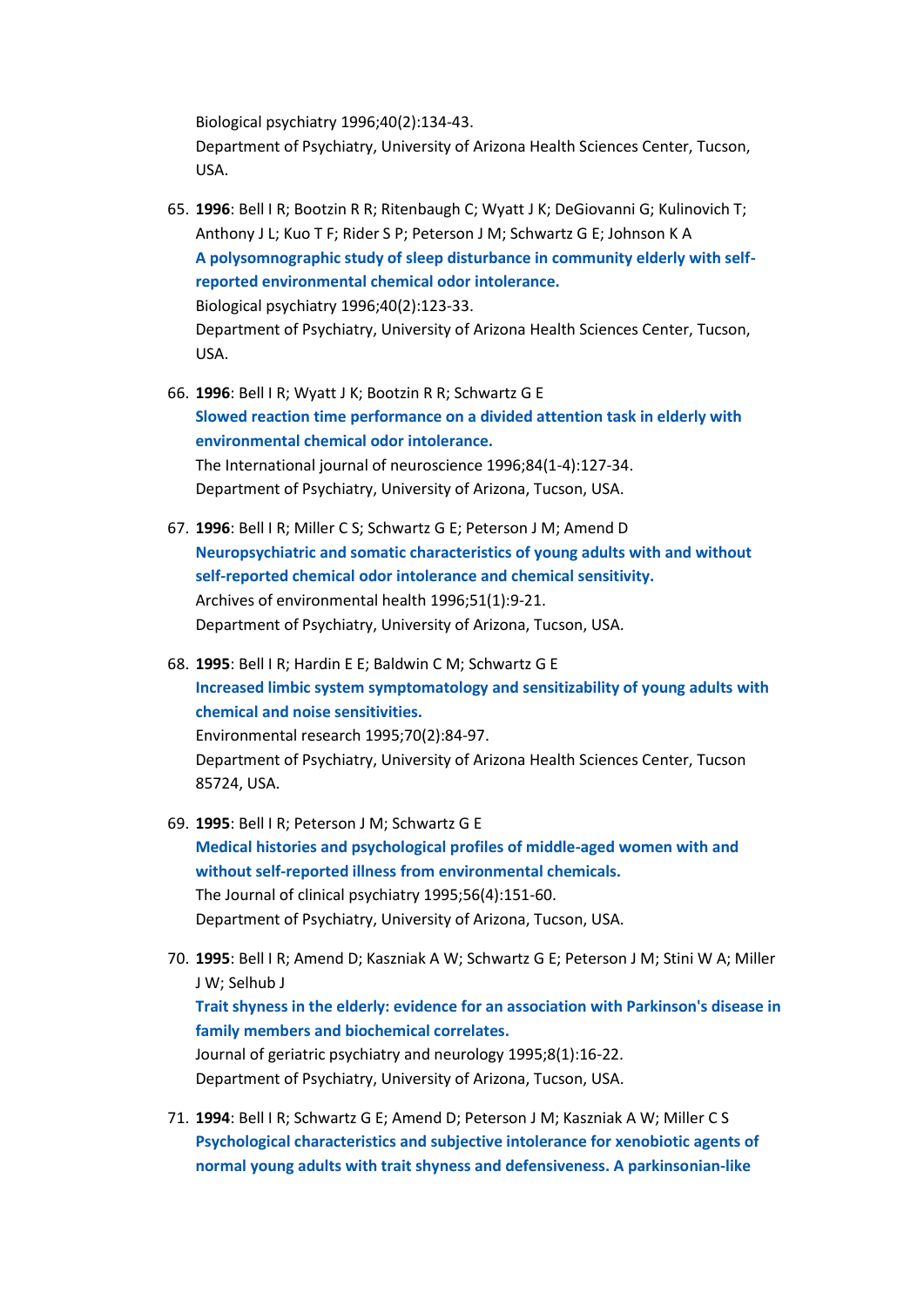## **[personality type?](http://www.biomedexperts.com/Experts/Abstract.aspx?pid=8021635)**

The Journal of nervous and mental disease 1994;182(7):367-74. Department of Psychiatry, University of Arizona Health Sciences Center, Tucson 85724.

72. **1994**: Schwartz G E; Bell I R; Dikman Z V; Fernandez M; Kline J P; Peterson J M; Wright K P

**[EEG responses to low-level chemicals in normals and cacosmics.](http://www.biomedexperts.com/Experts/Abstract.aspx?pid=7778120)** Toxicology and industrial health 1994;10(4-5):633-43. Department of Psychology, University of Arizona, Tucson 85721, USA.

### 73. **1994**: Bell I R

**[White paper: Neuropsychiatric aspects of sensitivity to low-level chemicals: a](http://www.biomedexperts.com/Experts/Abstract.aspx?pid=7778100)  [neural sensitization model.](http://www.biomedexperts.com/Experts/Abstract.aspx?pid=7778100)**

Toxicology and industrial health 1994;10(4-5):277-312. Department of Psychiatry, University of Arizona Health Sciences Center, USA.

- 74. **1994**: Bell I R; Schwartz G E; Amend D; Peterson J M; Stini W A **[Sensitization to early life stress and response to chemical odors in older adults.](http://www.biomedexperts.com/Experts/Abstract.aspx?pid=8054408)** Biological psychiatry 1994;35(11):857-63. Department of Psychiatry, University of Arizona, Tucson.
- 75. **1993**: Bell I R; Schwartz G E; Peterson J M; Amend D **[Symptom and personality profiles of young adults from a college student](http://www.biomedexperts.com/Experts/Abstract.aspx?pid=8294725)  [population with self-reported illness from foods and chemicals.](http://www.biomedexperts.com/Experts/Abstract.aspx?pid=8294725)** Journal of the American College of Nutrition 1993;12(6):693-702. Department of Psychiatry, University of Arizona, Tucson 85724.
- 76. **1993**: Bell I R; Schwartz G E; Peterson J M; Amend D; Stini W A **[Possible time-dependent sensitization to xenobiotics: self-reported illness from](http://www.biomedexperts.com/Experts/Abstract.aspx?pid=8215596)  [chemical odors, foods, and opiate drugs in an older adult population.](http://www.biomedexperts.com/Experts/Abstract.aspx?pid=8215596)** Archives of environmental health 1993;48(5):315-27. Department of Psychiatry, University of Arizona, Tucson.
- 77. **1993**: Bell I R; Markley E J; King D S; Asher S; Marby D; Kayne H; Greenwald M; Ogar D A; Margen S **[Polysymptomatic syndromes and autonomic reactivity to nonfood stressors in](http://www.biomedexperts.com/Experts/Abstract.aspx?pid=8409077)  [individuals with self-reported adverse food reactions.](http://www.biomedexperts.com/Experts/Abstract.aspx?pid=8409077)** Journal of the American College of Nutrition 1993;12(3):227-38. School of Public Health-Nutrition, University of California, Berkeley.
- 78. **1993**: Bell I R; Amend D; Kaszniak A W; Schwartz G E **[Memory deficits, sensory impairment, and depression in the elderly.](http://www.biomedexperts.com/Experts/Abstract.aspx?pid=8093317)** Lancet 1993;341(8836):62.
- 79. **1993**: Bell I R; Martino G M; Meredith K E; Schwartz G E; Siani M M; Morrow F D **[Vascular disease risk factors, urinary free cortisol, and health histories in older](http://www.biomedexperts.com/Experts/Abstract.aspx?pid=8435451)  [adults: shyness and gender interactions.](http://www.biomedexperts.com/Experts/Abstract.aspx?pid=8435451)**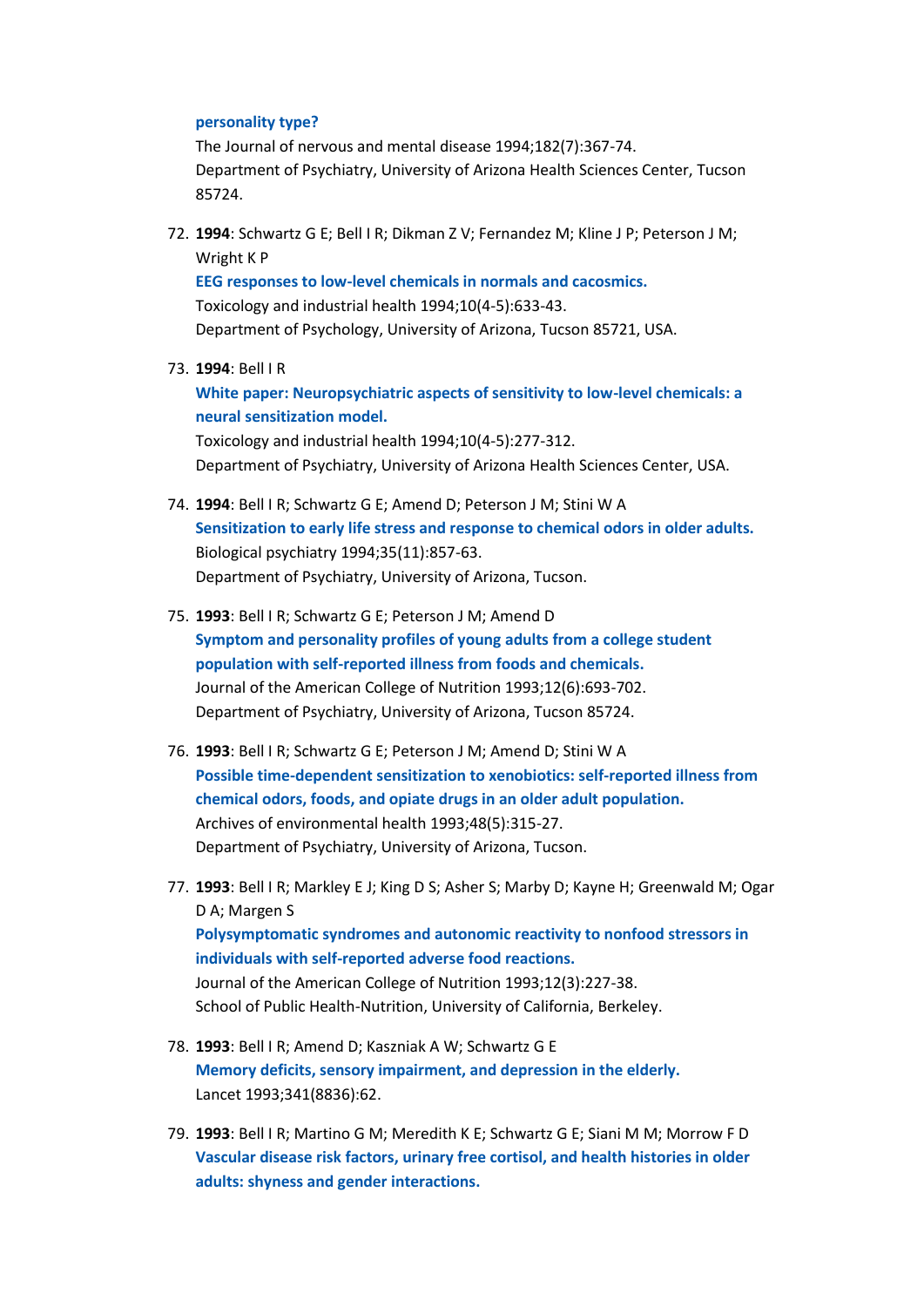Biological psychology 1993;35(1):37-49. Department of Psychiatry, University of Arizona, Tucson 85724.

- 80. **1993**: Bell I R; Schwartz G E; Peterson J M; Amend D **[Self-reported illness from chemical odors in young adults without clinical](http://www.biomedexperts.com/Experts/Abstract.aspx?pid=7680851)  [syndromes or occupational exposures.](http://www.biomedexperts.com/Experts/Abstract.aspx?pid=7680851)** Archives of environmental health 1993;48(1):6-13. Department of Psychiatry, University of Arizona Health Sciences Center, Tucson.
- 81. **1992**: Bell I R; Edman J S; Selhub J; Morrow F D; Marby D W; Kayne H L; Cole J O **[Plasma homocysteine in vascular disease and in nonvascular dementia of](http://www.biomedexperts.com/Experts/Abstract.aspx?pid=1485529)  [depressed elderly people.](http://www.biomedexperts.com/Experts/Abstract.aspx?pid=1485529)** Acta psychiatrica Scandinavica 1992;86(5):386-90.

Department of Psychiatry, Harvard Medical School, Belmont, Massachusetts.

82. **1992**: Bell I R; Miller C S; Schwartz G E

**[An olfactory-limbic model of multiple chemical sensitivity syndrome: possible](http://www.biomedexperts.com/Experts/Abstract.aspx?pid=1420641)  [relationships to kindling and affective spectrum disorders.](http://www.biomedexperts.com/Experts/Abstract.aspx?pid=1420641)** Biological psychiatry 1992;32(3):218-42. Department of Psychiatry, University of Arizona Health Sciences Center, Tucson 85724.

- 83. **1992**: Bell I R; Morrow F D; Read M; Berkes S; Perrone G **[Low thyroxine levels in female psychiatric inpatients](http://www.biomedexperts.com/Experts/Abstract.aspx?pid=1605056) with riboflavin deficiency: [implications for folate-dependent methylation.](http://www.biomedexperts.com/Experts/Abstract.aspx?pid=1605056)** Acta psychiatrica Scandinavica 1992;85(5):360-3. Department of Psychiatry, Harvard Medical School, McLean Hospital, Belmont.
- 84. **1992**: Bell I R; Edman J S; Morrow F D; Marby D W; Perrone G; Kayne H L; Greenwald M; Cole J O

**[Brief communication. Vitamin B1, B2, and B6 augmentation of tricyclic](http://www.biomedexperts.com/Experts/Abstract.aspx?pid=1578091)  [antidepressant treatment in geriatric depression with cognitive dysfunction.](http://www.biomedexperts.com/Experts/Abstract.aspx?pid=1578091)** Journal of the American College of Nutrition 1992;11(2):159-63. Department of Psychiatry, Harvard Medical School.

85. **1991**: Bell I R; Edman J S; Morrow F D; Marby D W; Mirages S; Perrone G; Kayne H L; Cole J O

## **[B complex vitamin patterns in geriatric and young adult inpatients with major](http://www.biomedexperts.com/Experts/Abstract.aspx?pid=2005338)  [depression.](http://www.biomedexperts.com/Experts/Abstract.aspx?pid=2005338)**

Journal of the American Geriatrics Society 1991;39(3):252-7. McLean Hospital Geriatric Service, Harvard Medical School, Belmont, Massachusetts.

86. **1990**: Bell I R; Edman J S; Miller J; Hebben N; Linn R T; Ray D; Kayne H L **[Relationship of normal serum vitamin B12 and folate levels to cognitive test](http://www.biomedexperts.com/Experts/Abstract.aspx?pid=2206265)  [performance in subtypes of geriatric major depression.](http://www.biomedexperts.com/Experts/Abstract.aspx?pid=2206265)** Journal of geriatric psychiatry and neurology 1990;3(2):98-105.